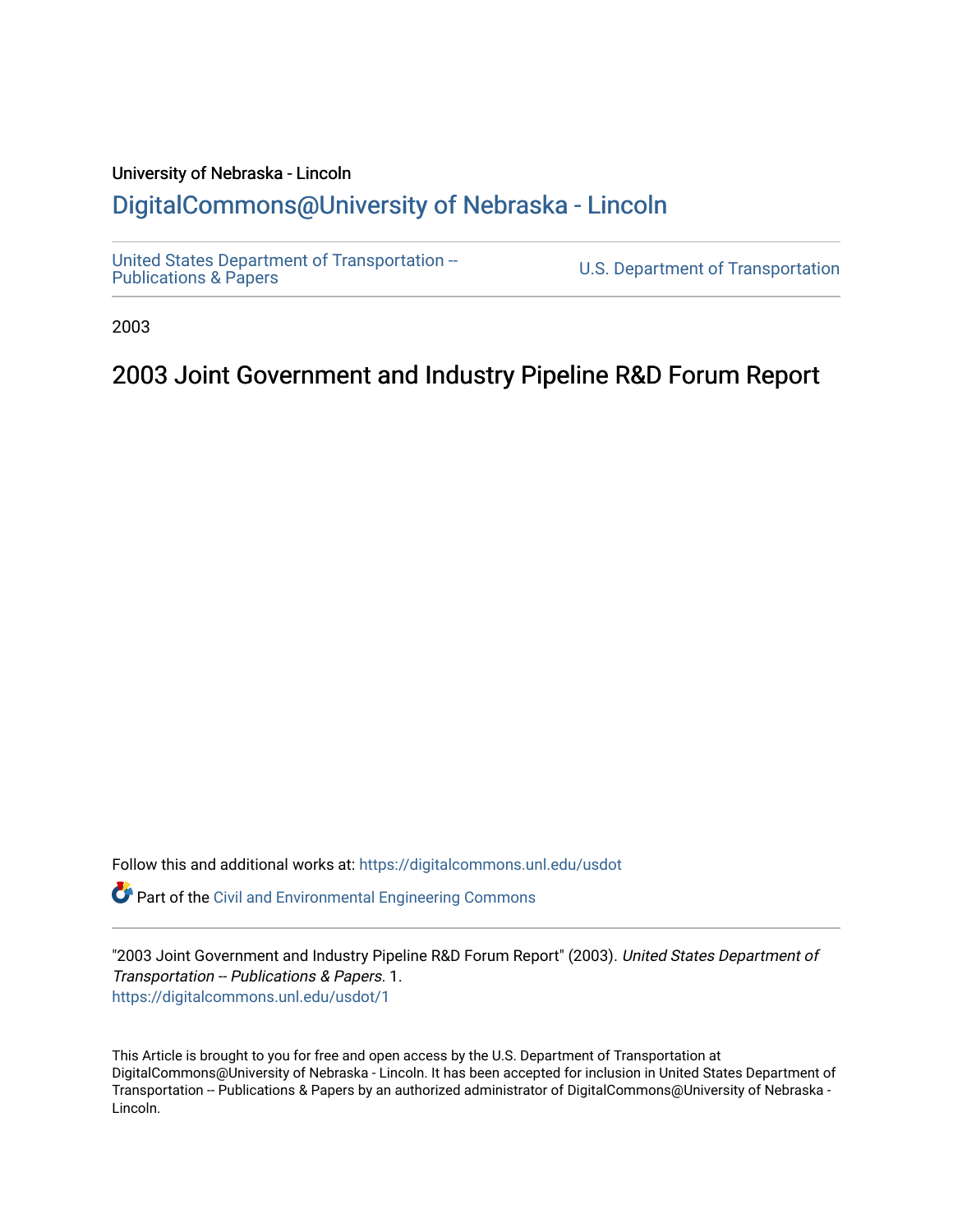# 2003 Joint Government and Industry Pipeline R&D Forum

**Washington D.C** 

**December 2003**

Report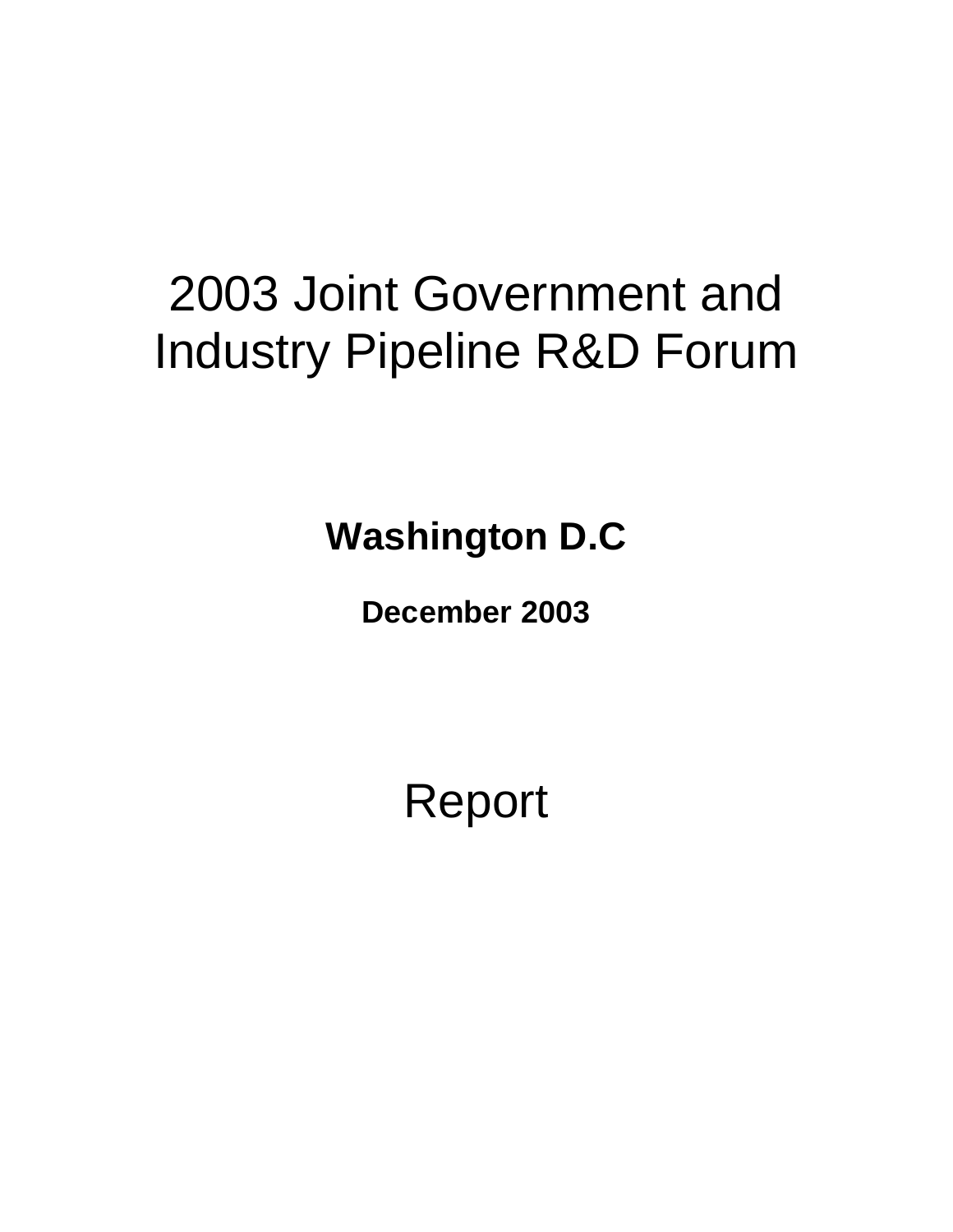# **Table of Contents**

| <b>Executive Summary</b>                                                                                                                                                                                                                                                                                     | Page<br>3                                    |
|--------------------------------------------------------------------------------------------------------------------------------------------------------------------------------------------------------------------------------------------------------------------------------------------------------------|----------------------------------------------|
| <b>Background</b><br><b>Forum Objectives and Approach</b><br>• OPS Mission and Focus<br><b>PRCI Mission and Focus</b>                                                                                                                                                                                        | 5<br>5<br>6<br>6                             |
| $\blacksquare$ Forum Overview<br><b>Opening Session</b><br>■ Technical Track Sessions<br><b>Summary of Challenges</b><br>Presentations of Ongoing R&D<br><b>Summary of Opportunities</b>                                                                                                                     | 7<br>$\overline{7}$<br>9<br>9<br>10<br>11    |
| <b>Follow up Actions</b>                                                                                                                                                                                                                                                                                     | 12                                           |
| <b>Appendices</b><br>• Challenges and R&D Opportunities<br>Track 1 New Construction, Materials & Welding<br><b>Track 2 Prevention</b><br><b>Track 3 Detection and Assessment</b><br>$\bullet$<br><b>Track 4 Mitigation and Repair</b><br>$\bullet$<br><b>Track 5 Facilities</b><br><b>Forum Participants</b> | 13<br>14<br>14<br>15<br>16<br>16<br>17<br>19 |
|                                                                                                                                                                                                                                                                                                              |                                              |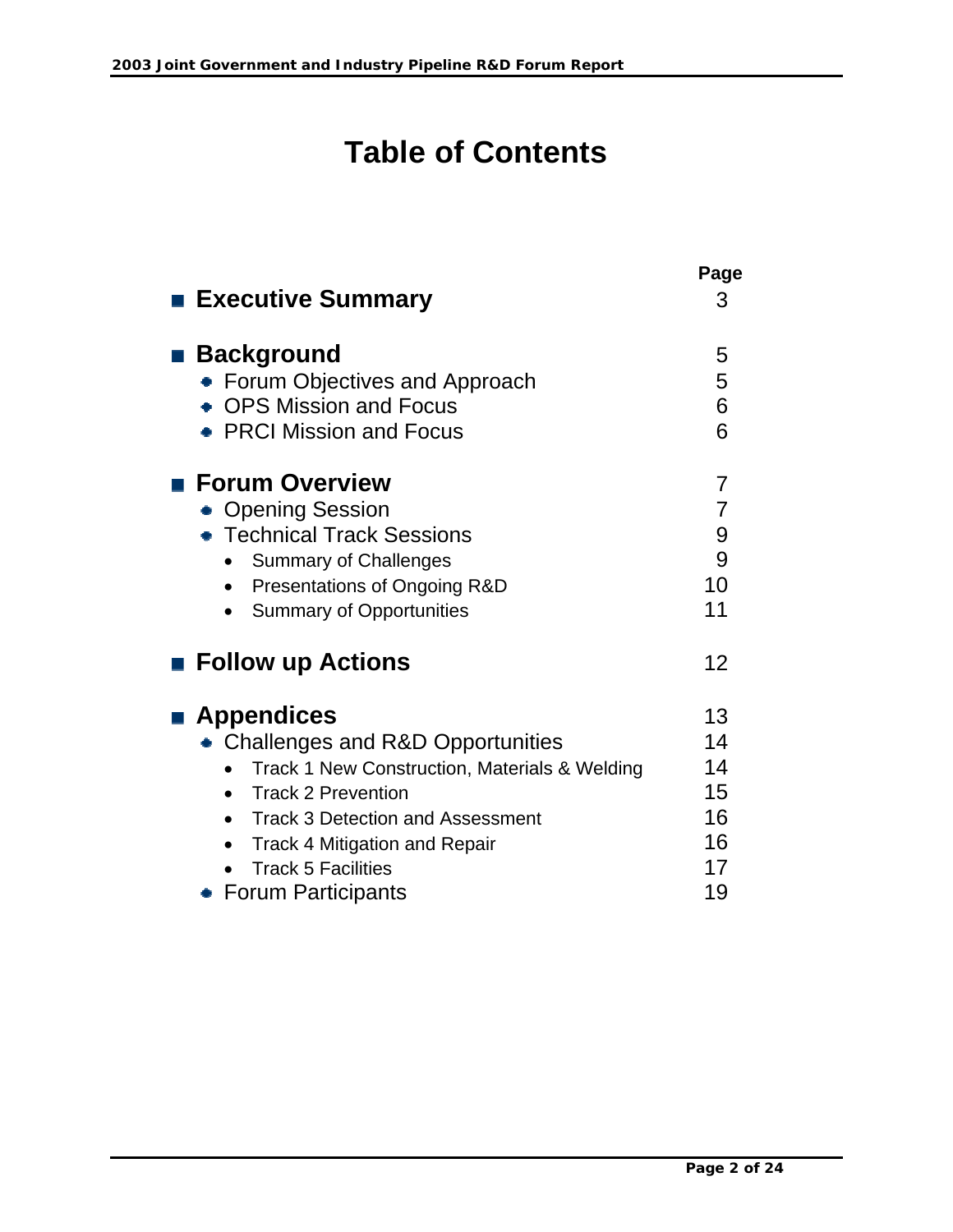# **Executive Summary**

The U.S. Department of Transportation's Office of Pipeline Safety (OPS) in conjunction with the energy pipeline industry's collaborative R&D program administered jointly by Pipeline Research Council International, Inc (PRCI) and the Gas Technology Institute (GTI) hosted the *Joint Government and Industry Pipeline R&D Forum*. The Forum brought together over 130 representatives from State, Federal and foreign government offices along with domestic and foreign natural gas and hazardous liquid pipeline operators. The Forum's goals included identifying key challenges facing industry and government, sharing information on current research efforts, and identifying research that can help to meet the challenges.

The Forum was successful in identifying key challenges facing industry and government. The OPS, National Institute for Standards and Technology (NIST), Association for Oil Pipelines, Interstate Natural Gas Association of America, American Gas Association, PRCI, and GTI identified the following as a few of the key technical challenges facing their organizations: ageing pipelines and facilities, limitations in the strength of pipe materials and their resistance to mechanical and chemical damage, limitations in existing techniques to locate steel and plastic pipe to avoid excavation damage, absence of proven techniques to remotely monitor right-of-ways, assessment of pipe segments that cannot be pigged, ability to detect small leaks, acceptability of inservice repair techniques, and limitations in the ability to evaluate the integrity of prime movers (e.g., pumps, compressors) to support preventive maintenance decisions. In addition to these technical challenges, speakers described several other institutional and communication-related challenges, including: the need for R&D expenditures to be viewed as useful by the full range of operator constituents, better communication of the value and impact of investments in pipeline R&D, managing the continuity of supply while maintaining predictable prices, and preserving and expanding the pool of experienced and expert people in the industry. Forum participants identified additional challenges in the technical track sessions. A list of these challenges is located in the Appendix.

The Forum also allowed participants to share information on current research efforts. The OPS, Department of Energy, Department of Interior's Minerals Management Service, NIST, PRCI, GTI, NYSEARCH/Northeast Gas Association, Solution Mining Research Institute, Gas Machinery Research Center, Interstate Natural Gas Association of America Foundation, and In-Line Inspection Association all provided an overview of current research efforts. Their presentations can be found on the PRCI and OPS websites

OPS:<http://primis.rspa.dot.gov/rd> and [http://ops.dot.gov](http://ops.dot.gov/) PRCI: [http://www.prci.org](http://www.prci.org/)

Additional research needs were also identified in five general areas: new construction, materials and welding; accident prevention; detection and assessment; mitigation and repair; and facilities. These include research on higher strength steels and composites, innovative/faster/cheaper joining procedures, refined anomaly detection and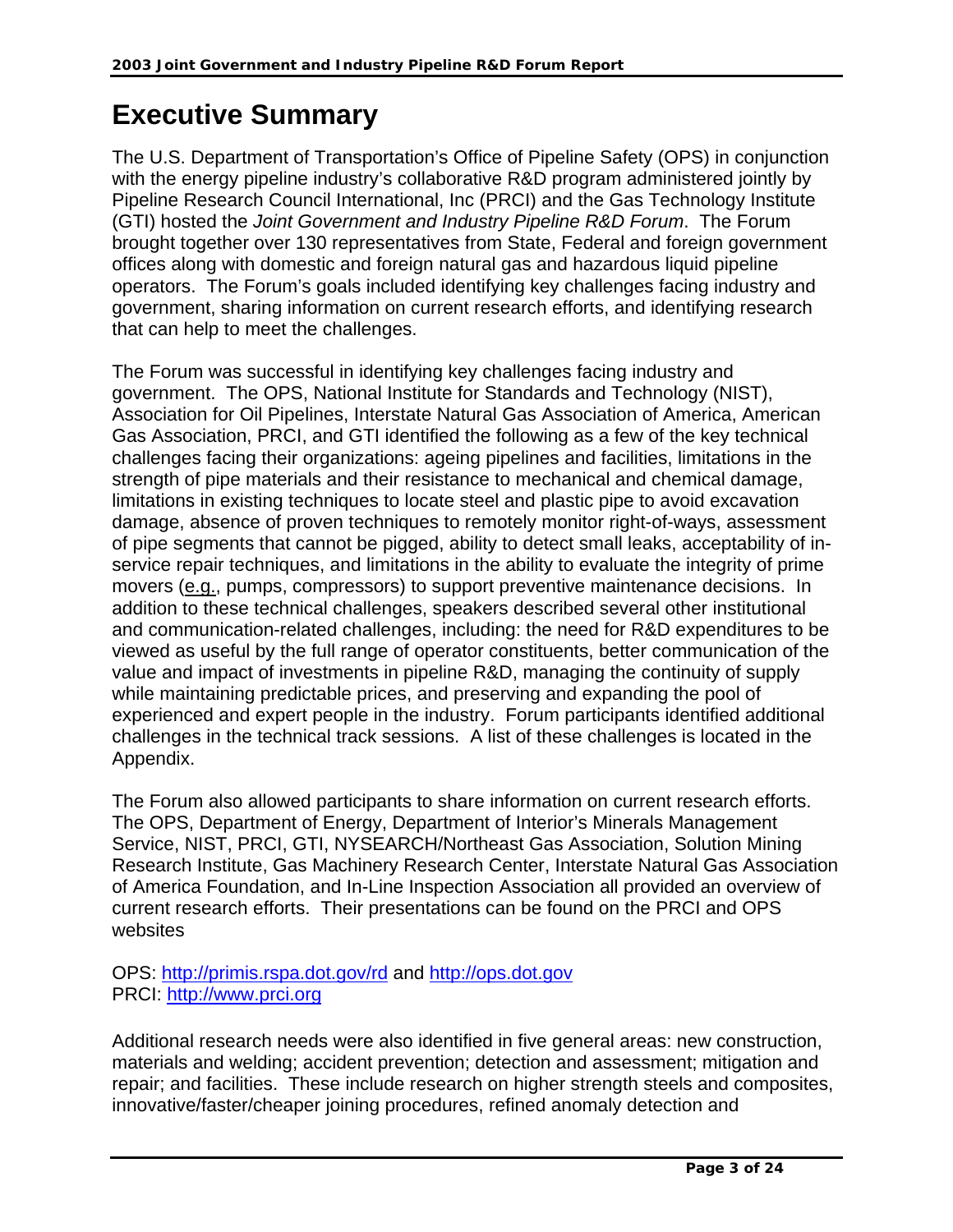assessment tools and procedures, internal repair procedures, and technologies to eliminate fugitive emissions as just a few of these research needs. The full list can be found in the Appendix. A brief summary is included below.

#### Track 1: New Construction, Materials, and Welding

This session focused on the issues and R&D needs for New Construction, Materials, and Welding of pipelines. The workshop participants identified needed and high value research and development including: fracture initiation and propagation on newer highstrength pipe steels, construction of pipelines in arctic regions and the deep offshore, composite pipe development, improved technology for plastic pipe, and new technology to reduce the cost of pipeline construction.

#### Track 2: Prevention

Discussion in the prevention track dealt largely with improving the practical ability to protect pipelines against third-party damage. Many tools already exist, but their use is limited by their cost. Practical (i.e., affordable) means of accurately locating pipelines are needed. This includes ability to determine depth of cover and specific spatial location in the field, as well as to improve the overall ability to map pipelines accurately in relation to their surrounding environment. Similarly, the group commented that communication of available information that could improve third-party damage protection has not always been effective. The group felt that improved dissemination of historical record of coating disruption and best practices on damage prevention would result in improved protection of pipelines from damage.

#### Track 3: Detection and Assessment

Participants in discussions in this Track considered the range of threats to pipeline integrity and the spectrum of pipeline conditions requiring assessment. Some considerations given special attention were off-shore pipelines and pipelines that cannot be assessed using in-line devices - especially those that are shielded. Areas considered worthy of near-term focus included improved leak detection, damage prevention techniques, assessment techniques for seam-related threats, and improved remaining strength evaluation techniques.

#### Track 4: Mitigation and Repair

The major area of interest among participants in the Track on Mitigation and Repair was developing innovative techniques to improve the cost-effectiveness of pipeline repairs. The mantra was "excavation and repair techniques that are cheap, efficient, safe and quick". Other developmental areas in which the participants believed added focus was appropriate included improved coatings and coating application techniques for use in repairs, and means of mitigating stress corrosion cracking. The participants also expressed interest in the concept of developing small footprint repair approaches to expedite permitting of excavations.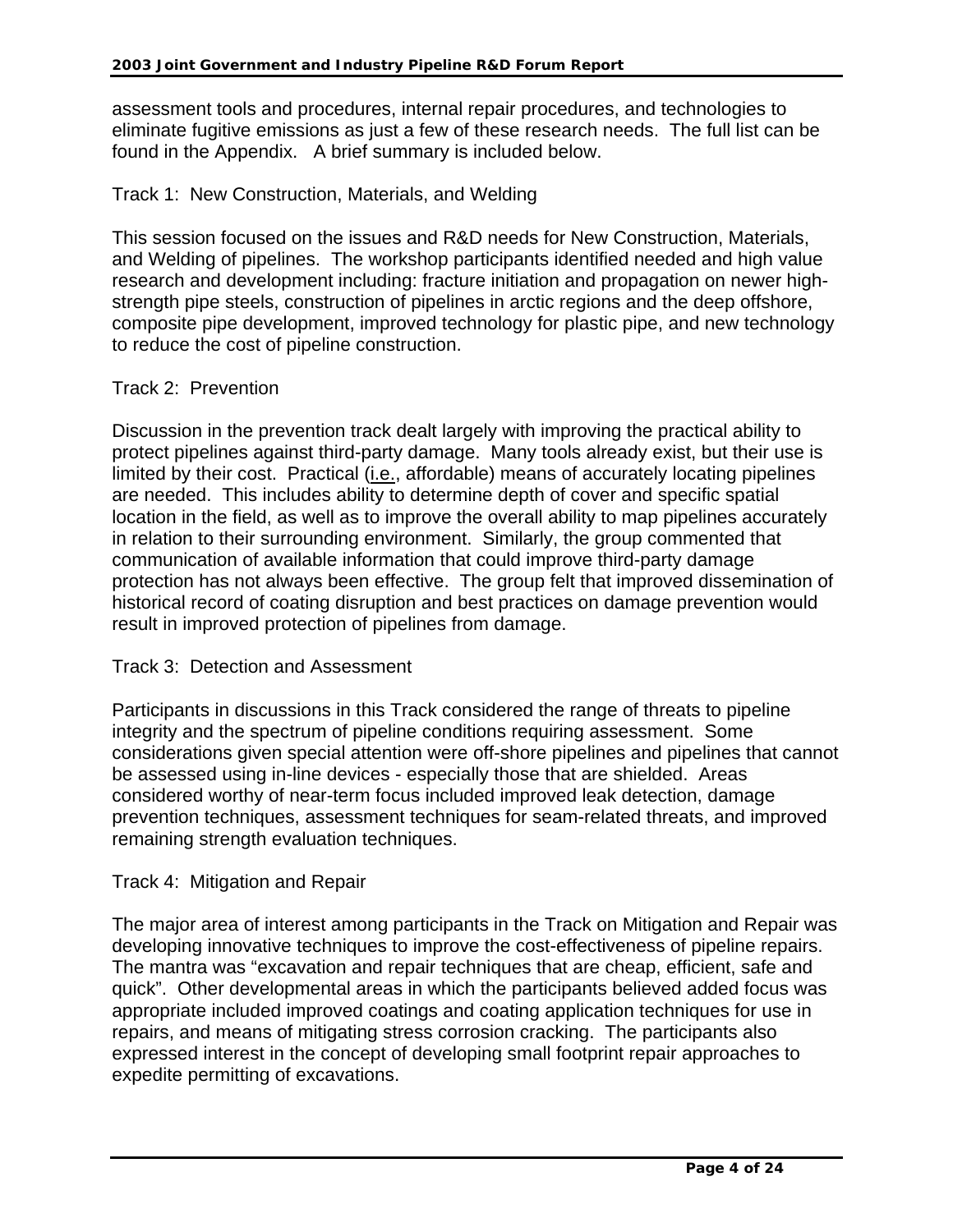#### Track 5: Facilities

This Track focused on research and development needs associated with prime movers (e.g., compressors, pumps), storage and metering. Participants agreed that these facilities are typically the orphans when R&D needs and opportunities are considered, and that the separate focus provided by discussions at the Forum will help address this concern. Projects were explored addressing lower emissions and greater efficiency for compressors, improved metering technology and metering standardization, and enhanced deliverability from existing storage and new storage options.

While one purpose of this Forum was to take note of key technology challenges and research needs, the Forum also provided an opportunity for individuals from government and industry to discuss the reasons why research in certain areas was needed and how that research could impact the safety and reliability of the Nation's pipeline infrastructure.

Numerous participants noted that as available Research & Development dollars shrink in today's economy both Government and Industry will have to work together to meet the challenge of developing energy pipeline technology.

# **Background**

# **Forum Objectives and Approach**

#### **What was the Forum designed to achieve?**

Our nation, and indeed the world, is strongly dependent on pipelines to deliver the energy needed to sustain economic well being and to promote economic growth. As the current pipeline infrastructure continues to age and as increasing energy demand necessitates new pipelines, we must redouble our efforts to assure pipeline safety, integrity and reliability. Research and development represents a critical component in increasing that level of assurance.

Presently the limited resources available to support R&D are managed by a diverse group of government agencies and private institutions. Each of these groups has its own unique focus and priorities. An effective mechanism is needed to assure that the aggregate set of projects undertaken in response to these priorities addresses all the significant issues and avoids needless overlap. The Pipeline Research and Development Forum, held on December 11 and 12, 2003 and jointly sponsored by the Office of Pipeline Safety (OPS) and the Pipeline Research Council International, Inc. (PRCI), was designed to be the first in a series of broad-based efforts to bring together knowledgeable stakeholders from government, industry and the public to increase this assurance.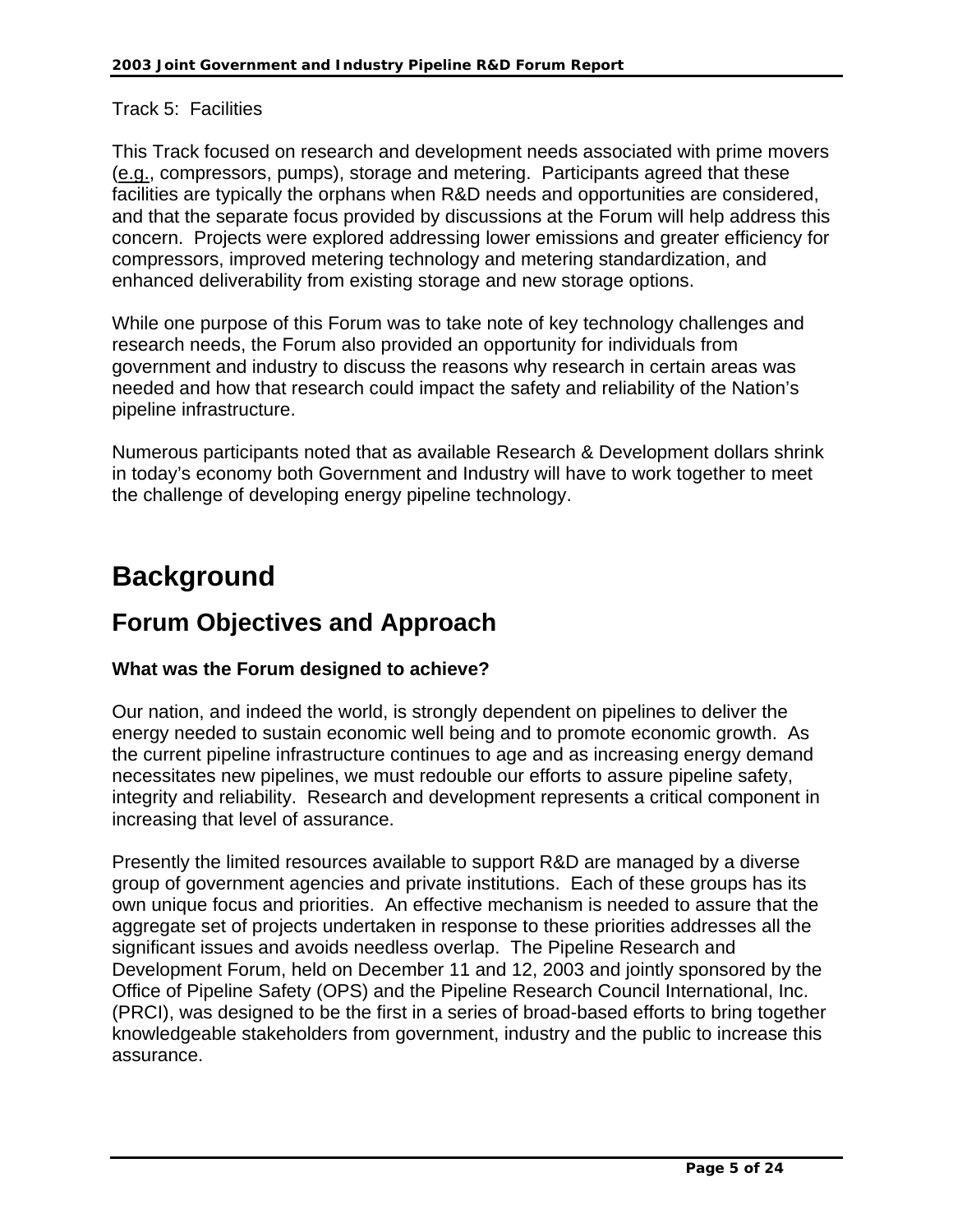#### **How did the Forum approach attainment of its objectives?**

To achieve its objectives, the Forum was structured to explore the challenges facing the pipeline industry, to share information on recently completed and ongoing activity to address these challenges, and to identify potential gaps and overlaps in the set of projects currently underway or in planning. The result was intended to be an information resource to help the various sponsors of research and development in defining their priorities and in selecting related projects by developing a clearer picture of the ongoing and planned efforts of other sponsors.

# **OPS Mission and Focus**

The Mission of the OPS is **"To ensure the safe, reliable & environmentally sound operation of the nation's pipeline transportation system."**

The OPS safety jurisdiction over pipelines covers more than 3,000 gathering, transmission, and distribution operators as well as some 52,000 master meter and liquefied natural gas (LNG) operators who own and/or operate approximately 1.6 million miles of gas pipelines, in addition to over 200 operators and an estimated 155,000 miles of hazardous liquid pipelines. OPS currently has over 100 employees: half work at Headquarters in Washington, DC, and the other half work in the five OPS regional offices located in Washington, DC; Atlanta, GA; Kansas City, MO; Houston, TX; and Lakewood, CO.

OPS sponsors and conducts research to provide the technical and analytical foundation necessary for planning, evaluating, and implementing the pipeline safety program and to provide the technical basis for regulatory and enforcement activities. OPS is sponsoring research and development projects focused on providing near-term solutions that will increase the safety and reliability of the Nation's pipeline system.

Recent R&D projects are focused on: leak detection; detection of mechanical damage; damage prevention; improved pipeline system controls, monitoring, and operations; and, improvements in pipeline materials. These projects are addressing technological solutions that can be implemented in the near-term to improve pipeline safety.

In 2003, a study by the General Accounting Office (GAO) found that OPS' R&D program is aligned with OPS' mission and pipeline safety goals.

# **PRCI Mission and Focus**

Pipeline Research Council International, Inc. (PRCI) is a not-for-profit corporation comprised of leading energy pipeline companies in North America, Europe, and the Middle East. PRCI's focus is on collaborative, industry-wide research and development that enables its members and the industry at large to improve safety, reliability, environmental performance and cost-effectiveness.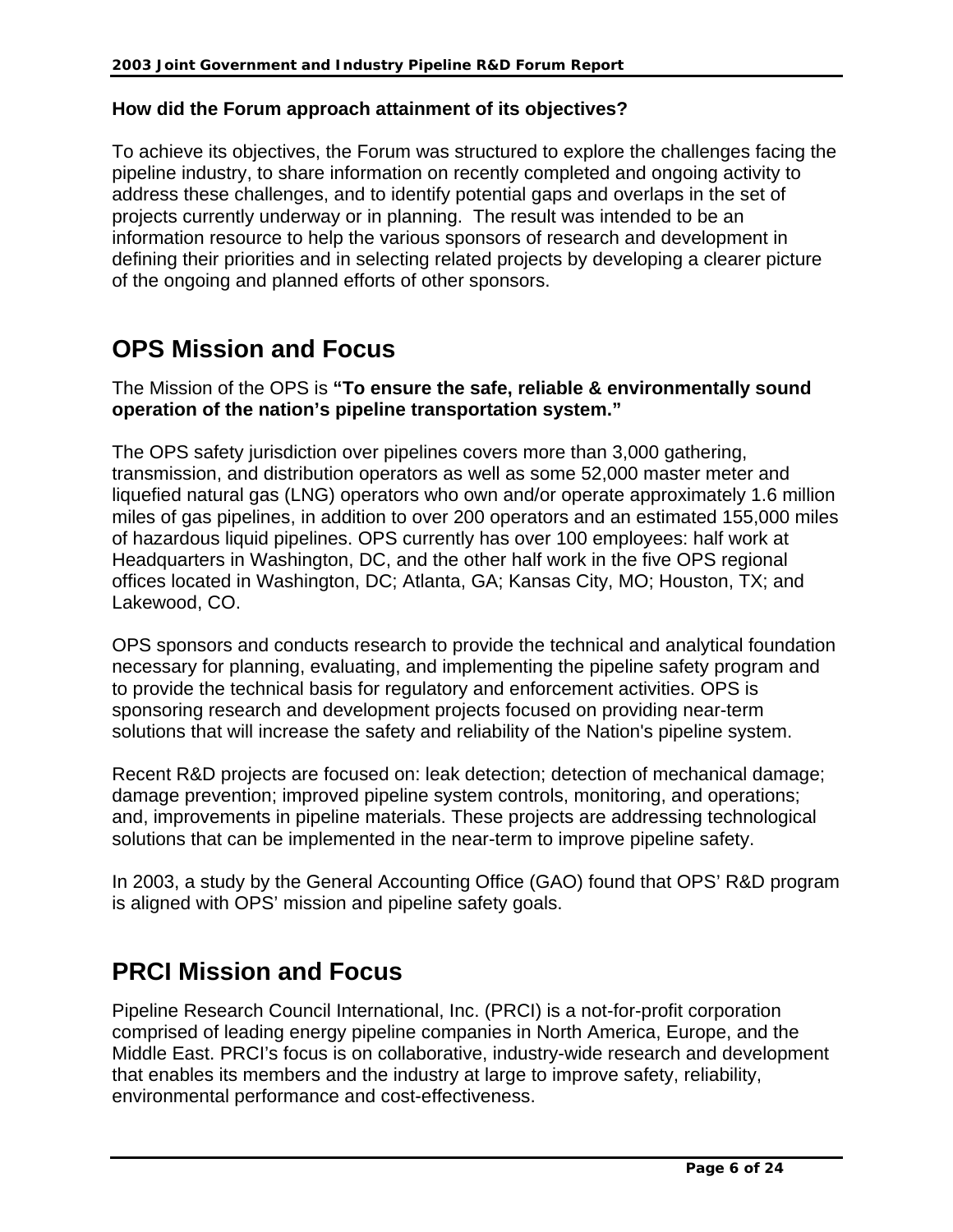At present, PRCI's 32 member companies represent nearly 75% of North America's transmission pipeline mileage and 40,000 miles of domestic hazardous liquid pipeline mileage. PRCI member companies bring together more than 200 professionals with a wide range of engineering and technical skills to guide pipeline research. PRCI and GTI cooperatively fund this research through six technical committees. These six committees plan and manage R&D activities in the following areas:

- Design, Construction and Operations
- Corrosion and Inspection
- Materials
- Compressor and Pump Station
- Underground Storage
- Metering and Measurement

The PRCI/GTI research budget for 2003 and 2004 totals over \$23 million dollars with an additional \$14 million dollars in co-funding. Its technology program is focused on the business drivers of the industry, from assuring system integrity and reliability to reduction in capital and operating costs. Building on this foundation will be a critical success factor in the industry's ability to forge and deliver on the commitments it will have to make.

# **Forum Overview**

The Joint Government Industry Pipeline R&D Forum was held in Washington D.C. on December 11 and 12, 2003. The event was sponsored by OPS and PRCI and included over 130 representatives from Federal, State and international government agencies, public representatives, research funding organizations, standards organizations, and pipeline operators from the U.S. and overseas. A list of attendees can be found in the Appendix.

The Forum's goals included identifying key challenges facing industry and government, sharing information on current research efforts, and identifying research that can help to meet the challenges. It was envisioned that the results of the Forum could be used by the participating organizations to help guide and focus their independent programs.

# Opening Session

The opening session focused on the key challenges facing government and industry and on overview of existing R&D programs.

The OPS, NIST, Association for Oil Pipelines, Interstate Natural Gas Association of America, American Gas Association, PRCI, and GTI each provided their perspective on the key challenges facing government and industry. Stacey Gerard, Associate Administrator for OPS, stated the key challenges facing OPS were identifying technological gaps before they lead to accidents, expediting deployment of the results of research and development, and identifying promising technologies from outside the traditional pipeline community. Ben Cooper, Executive Director, AOPL summarized the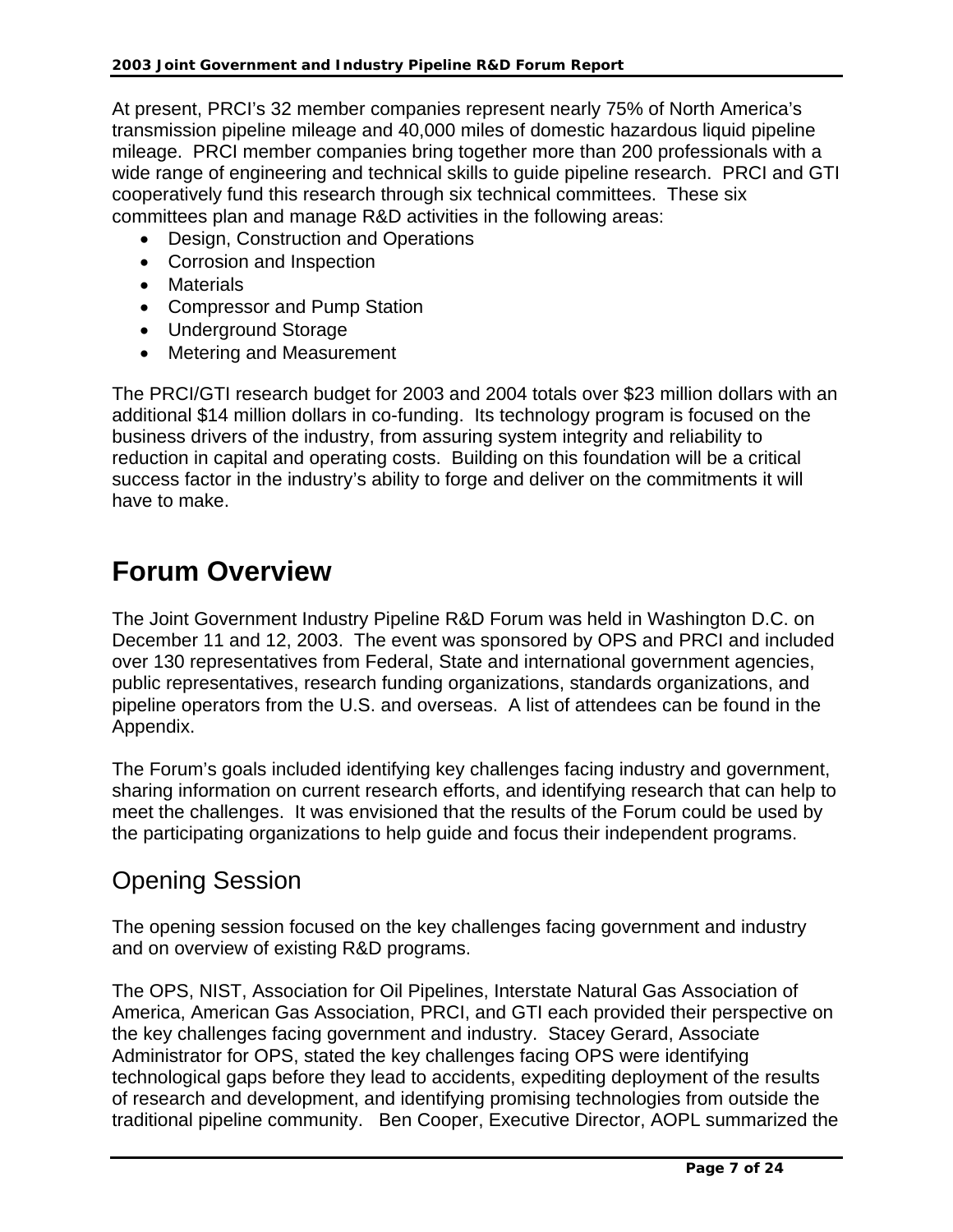major challenges as locating and understanding the significance of existing defects, monitoring an extended right-of-way to deter mechanical damage, detecting small slow leaks, and seeing underground to avoid digging into buried utilities. James Hill, Acting Director, Building and Fire Research Program, NIST summarized NIST expertise in materials research, fire safety and standards development. Don Field, president of Peoples Energy, speaking for the American Gas Association, stated that the major challenge is how to improve the gas system security, reliability and integrity while improving delivery efficiency.

Winston Johnson, Chairman of PRCI, noted that the major challenges relate to managing the impact of industry mergers and acquisitions while preserving and expanding the pipeline knowledge base, demonstrating the cost-benefit of R&D, making the government-industry technology collaboration on R&D work, and communicating the effectiveness of R&D efforts within the industry. Robert Stokes, Vice President of R&D for GTI stated that the major challenges are maintaining an adequate domestic gas supply, reducing price volatility, assuring predictable prices in line with the industrial market, and assuring the security of the pipeline infrastructure.

The R&D funding organizations next provided an overview of their R&D programs. The OPS program focuses on near term research that will help to prevent, identify, or mitigate pipeline integrity threats. The NIST program focuses on fire safety, materials research, and standards development. The DOE program focuses on developing longer-term higher risk technologies that help ensure integrity, deliverability and reliability of natural gas. The MMS program supports research and development designed to improve operational safety and pollution prevention as well as oil spill response and clean up. PRCI efforts are focused through six technical committees on promoting pipeline safety, reliability and cost minimization for both gas and liquid petroleum pipelines. GTI's pipeline infrastructure R&D program is focused on both gas transmission and distribution operations, in particular on preventing damage from the major threats to the integrity of these lines. The Northeast Gas Association manages R&D through its NYSEARCH committees, focusing on prevention of threats and on detection and assessment of existing damage.

The Solution Mining Research Institute includes software development and development of guidelines to promote safe solution mining. The Gas Machinery Research Council funds and manages a small number of R&D projects designed to improve monitoring, evaluating, control and enhancing the safety and performance of machinery related to production and transport of natural gas. The INGAA Foundation supports work intended to clarify and resolve issues affecting the safety, integrity and regulation of natural gas transmission pipelines. The In-Line Inspection Association supports the improving ILI devices by identifying and promoting practices to improve the effectiveness and acceptability of ILI equipment.

Presentations from the opening session are available on the OPS and PRCI websites:

OPS:<http://primis.rspa.dot.gov/rd> and [http://ops.dot.gov](http://ops.dot.gov/) PRCI: [http://www.prci.org](http://www.prci.org/)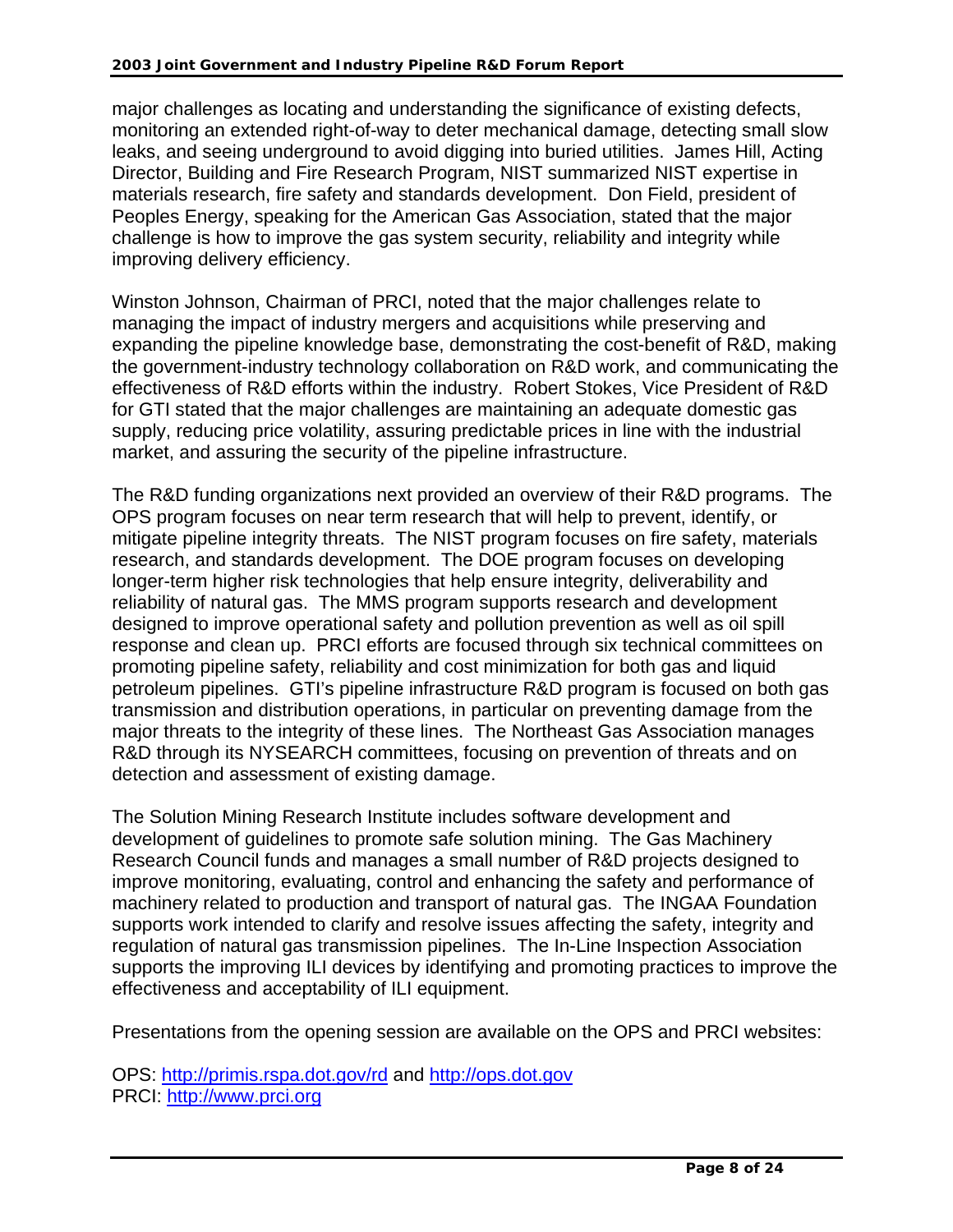# Technical Track Sessions

Five concurrent technical track sessions structured discussion of the key challenges facing industry and government, ongoing research activities, and additional R&D needs in the following areas:

- New Construction, Materials, and Welding
- Prevention
- Detection and Assessment
- Mitigation and Repair
- Facilities

Each technical session began with a review of the challenges identified in the opening session and those identified in the registration survey for that track. Participants then identified additional challenges specifically related to the track session's topic. Below are a few if these identified challenges. A full list can be found in the Appendix. The listing in the Appendix is not intended to represent priorities, but rather simply to summarize the discussions from the Forum. Each participating organization can employ these results in the context of its own mission and needs to formulate its future R&D plans.

### Summary of Challenges

New Construction, Materials and Welding:

- Pipeline materials resistant to stress corrosion cracking
- Means to non-destructively test plastic pipe joints
- Improved likelihood of leak-before rupture (e.g., through the use of composite materials)
- Limitations in the strength of pipe materials and their resistance to mechanical and chemical damage

Prevention:

- Improved communications among industry, government and the public
- Ability to cost-effectively measure depth of cover
- Ability to differentiate between "benign" and "real" encroachment events
- Monitoring of off-shore pipe

Detection and Assessment:

- Ability to analyze and characterize defects identified through ILI assessment
- Criteria for mechanical damage severity evaluation
- Ability to determine key pipe mechanical properties in-situ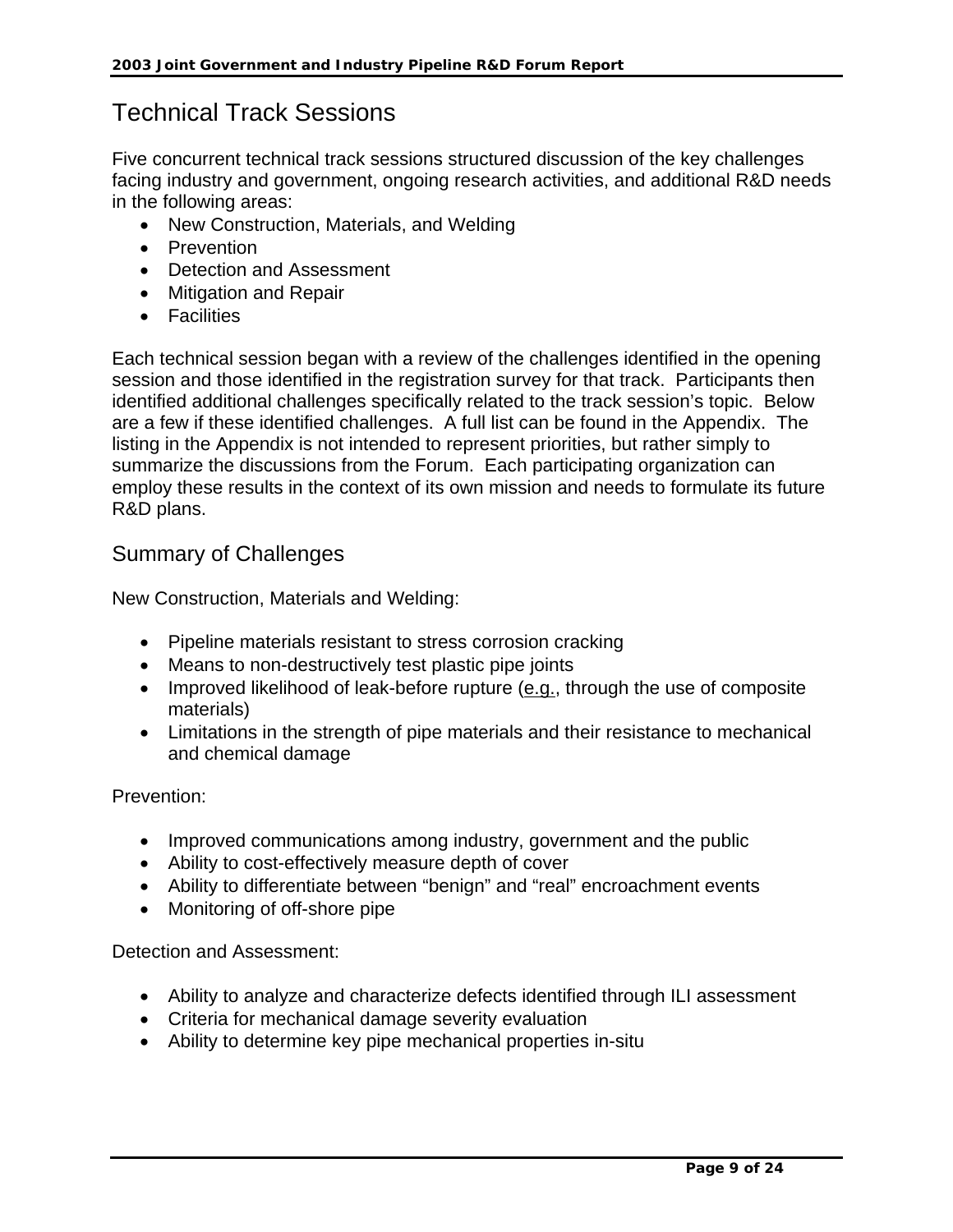Mitigation and Repair:

- Cost and efficiency of mitigation and repair actions
- Time required for permitting of needed excavations
- Characterization and mitigation of SCC
- Coating materials and techniques for use in mitigation and repair

#### Facilities:

- Emissions of equipment
- Net energy efficiency at compressor stations
- Metering technologies
- Storage options

### Presentations of Ongoing R&D

Following the identification of challenges, participants heard detailed presentations from industry leaders on the R&D work they were conducting. Below is a listing of the presenters for the track session. These presentations are available on the PRCI and OPS web sites listed above.

| Track 1:            | <b>PRCI Materials Committee: Brian Rothwell</b>                |
|---------------------|----------------------------------------------------------------|
| New Construction,   | <b>GTI: Daniel Ersoy</b>                                       |
| Materials and       | PRCI Design, Construction & Operations Committee: Joe Zhou     |
| Welding             | MMS: Bob Smith                                                 |
|                     | OPS: Bob Smith                                                 |
| Track 2:            | PRCI Design, Construction & Operations Committee: Rick Gailing |
| Prevention          | <b>GTI: James Huebler</b>                                      |
|                     | <b>PRCI Corrosion and Inspection Committee: Jeff Didas</b>     |
|                     | OPS: Beth Callsen and Sam Hall                                 |
| Track 3:            | MMS: Bob Smith                                                 |
| Detection and       | <b>OPS: Jim Merritt</b>                                        |
| Assessment          | <b>PRCI Corrosion and Inspection Committee: Jerry Rau</b>      |
|                     | <b>GTI: Albert Teitsma</b>                                     |
|                     | PRCI Design, Construction & Operations Committee: Keith Leewis |
|                     | NYSEARCH/NGA: George Vradis                                    |
|                     | <b>PRCI Materials Committee: Bill Amend</b>                    |
| Track 4:            | <b>OPS: Jeff Wiese</b>                                         |
| Mitigation & Repair | <b>PRCI Corrosion and Inspection Committee: Ron Scrivner</b>   |
| Track 5:            | PRCI Underground Storage Committee: Karen Benson               |
| <b>Facilities</b>   | Solution Mining Research Institute: Joe Ratigan                |
|                     | PRCI Compressor and Pump Station Committee: Sam Clowney        |
|                     | Gas Machinery Research Council: Don Crusan                     |
|                     | <b>PRCI Measurement Committee: Jeryl Mohn</b>                  |

Following the presentations, participants identified other research opportunities that could help to address the challenges. Below are a few of these opportunities. A full list can be found in the appendix.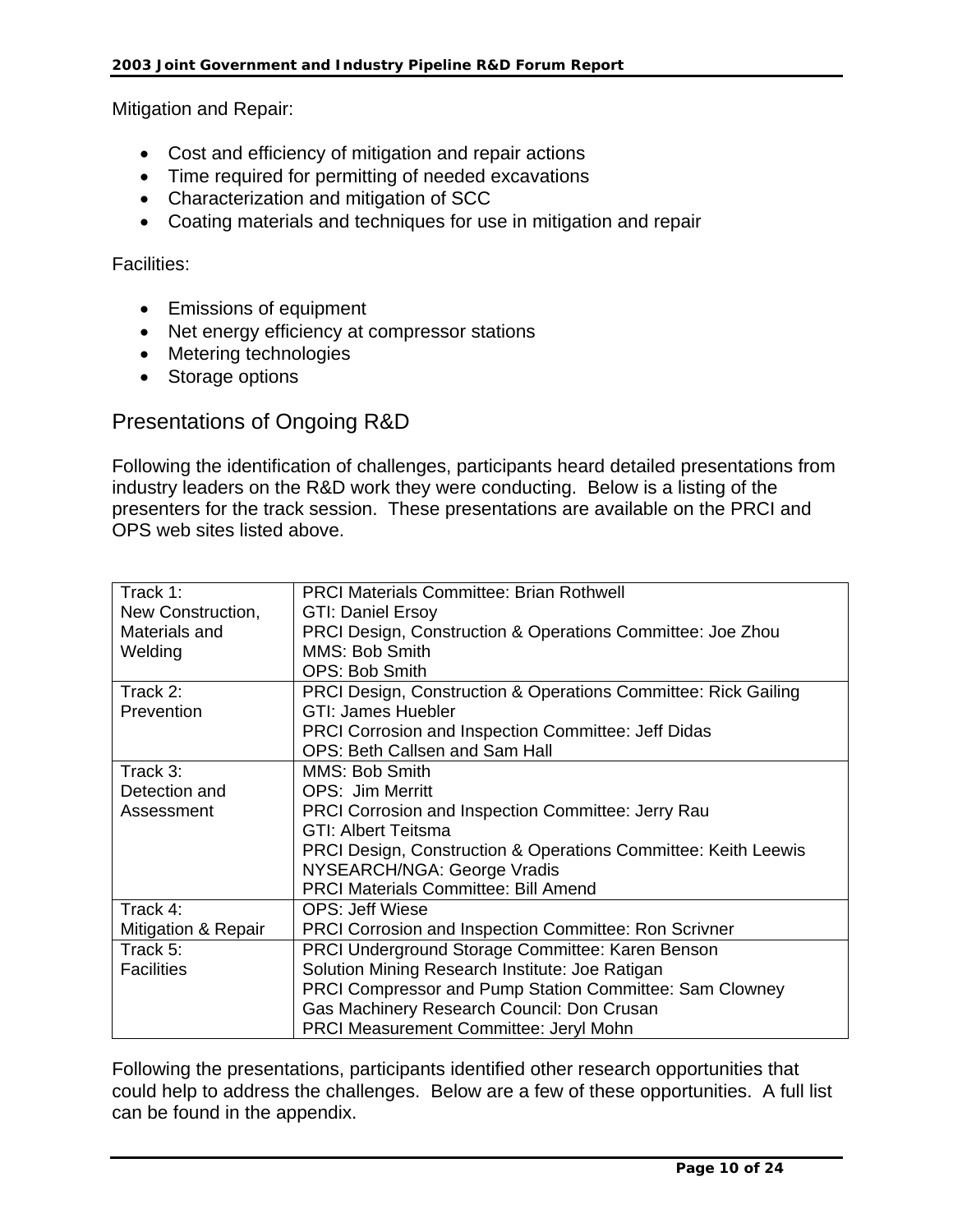### Summary of Opportunities

New Construction, Materials and Welding

- Characterization of mechanical properties and performance of high strength steel and welds
- Development and characterization of large diameter plastic pipe materials capable of operating at high pressure
- Techniques to join new plastic pipe materials and inspecting joints
- Weld NDT techniques
- Better fabrication techniques

#### **Prevention**

- Improving and making more compact instruments to determine depth of cover
- Proving tools for direct assessment
- Development of integrated systems to coordinate information on potential encroachment
- Improved GPS geospatial characterization

#### Detection and Assessment

- Develop improved techniques for NDE to characterize pipe materials
- Detection and assessment of pipe that is shielded from CP
- Improved characterization of Defects identified by ILI

#### Mitigation and Repair

- Enhanced in-service repair techniques
- Standardized techniques for small footprint excavations for ease of permitting
- Improved mitigation and repair practices
- Standardization of decision bases for repair of mechanical damage

#### **Facilities**

- Techniques to minimize NOx emissions over a wide range of operation
- Tools to identify and quantify fugitive emissions
- Innovative gas storage near markets
- Multiphase flow measurements

These final session reports were delivered to the plenary session for review by the entire group.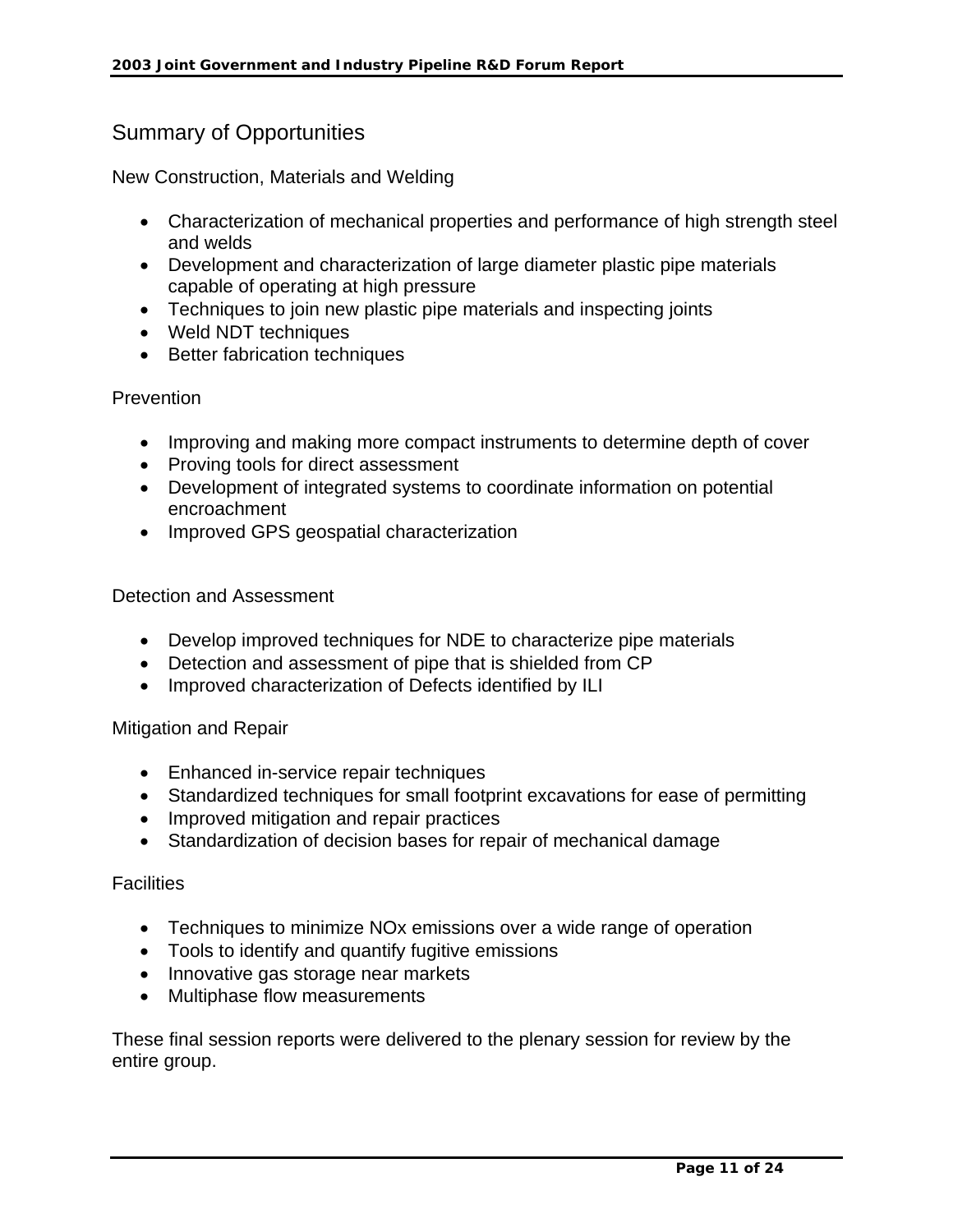# **Follow up Actions**

The sponsors intend the Forum to be an annual event. In the interest of designing future Forums to be as useful as possible, OPS solicited feedback from participants on useful changes (additions, deletions or restructuring) and will incorporate this feedback in future designs. Details of the feedback can be found at the sponsor's web sites.

OPS:<http://primis.rspa.dot.gov/rd> and [http://ops.dot.gov](http://ops.dot.gov/) PRCI: [http://www.prci.org](http://www.prci.org/)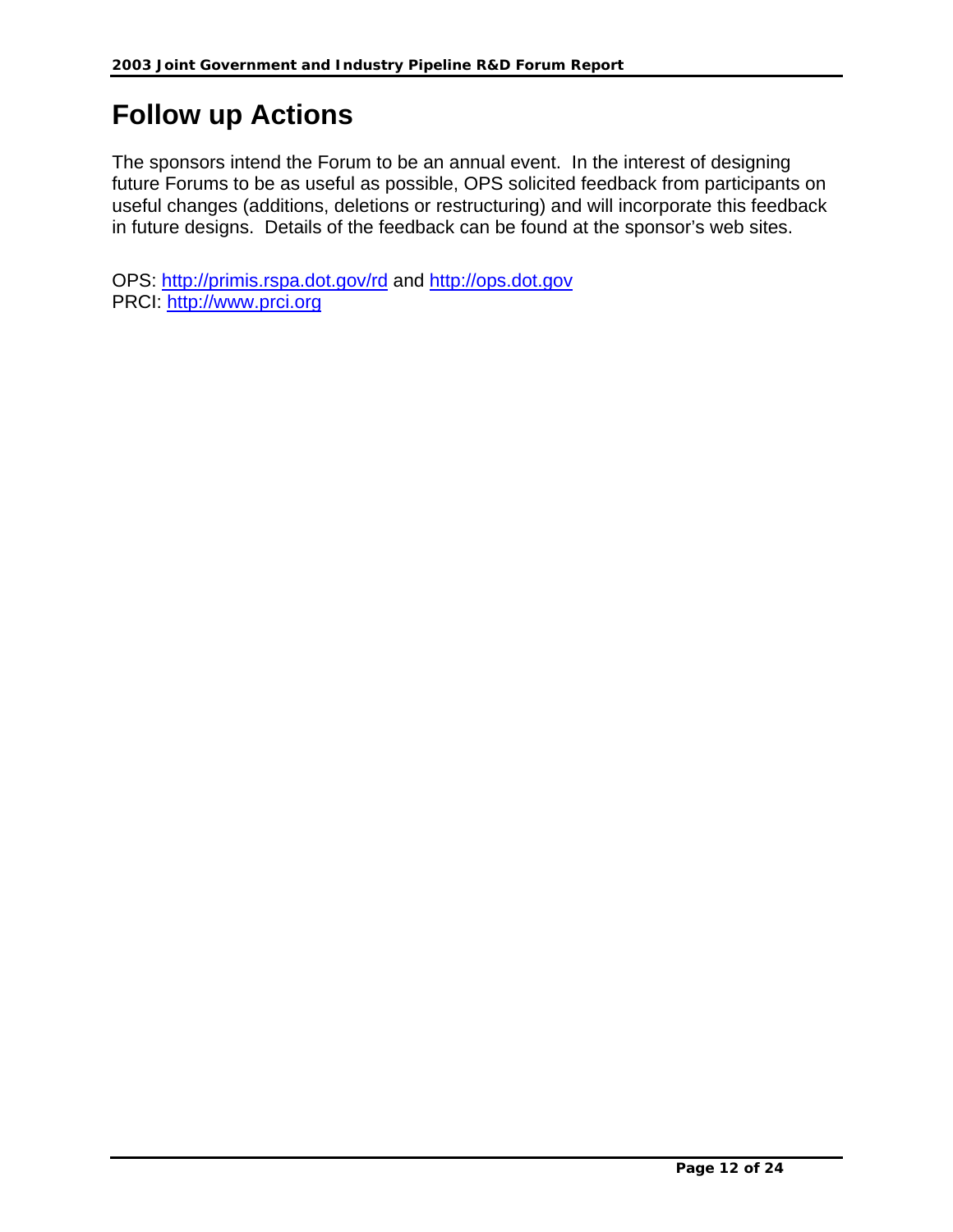# **Appendices**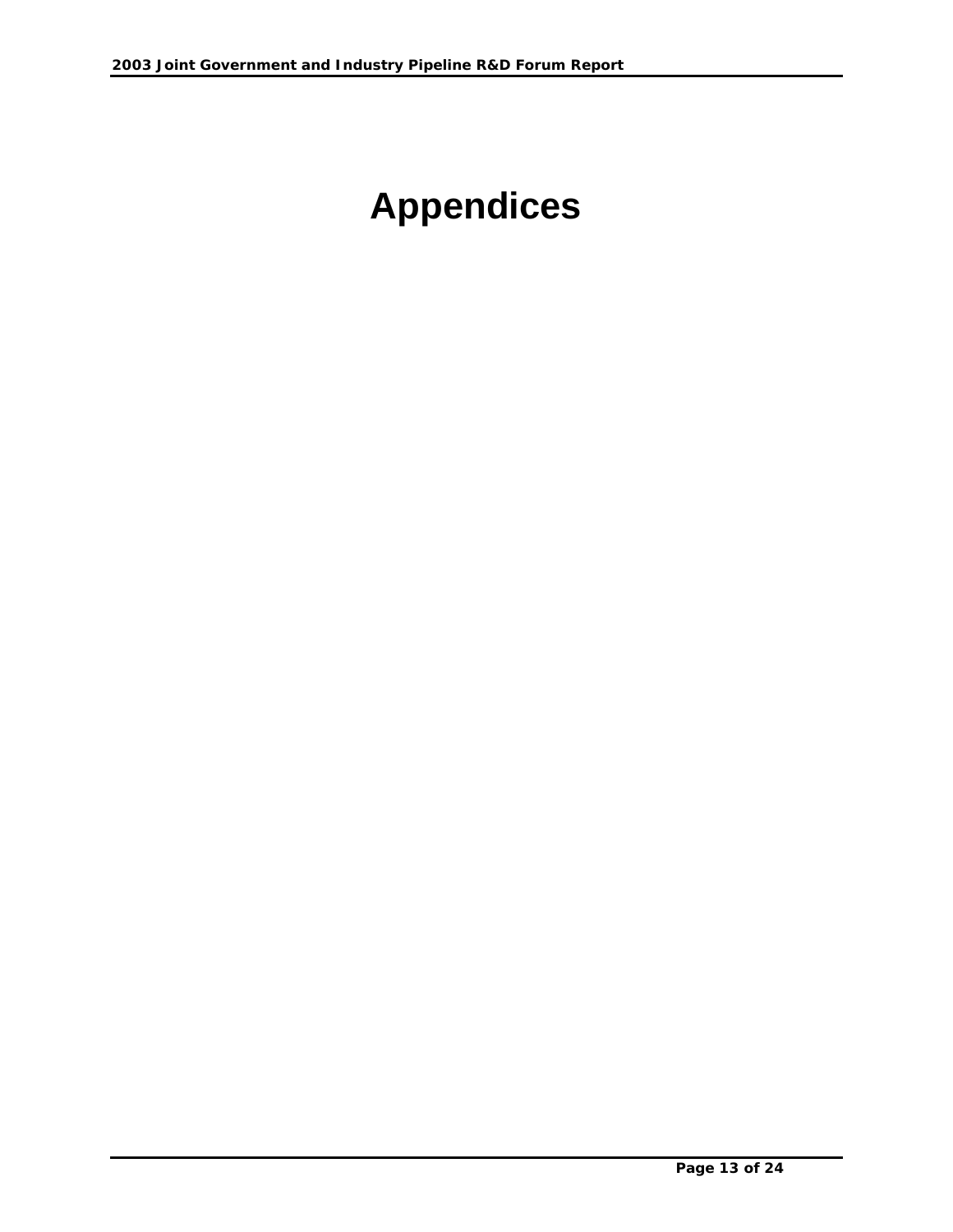# **Technical Track Sessions Challenges and R&D Opportunities**

This Appendix presents the results from the five Track Sessions in the form of Challenges and R&D Opportunities. The listings of challenges and opportunities are not intended to represent any priority, but rather are simply compilations of discussions from the Forum. Each organization will assimilate the results of this Forum and address its identified gaps and needs within the context of its own mission and needs. Though priorities among these organizations may vary, the need for this type of collaborative and broad-based approach to gap/need identification was widely recognized as extremely beneficial to all participants.

# **Track 1 New Construction, Materials, Welding**

### **Challenges**

- 1. Pipeline materials resistant to SCC
- 2. Flaw tolerance /determine critical flaw size fracture initiation models for high strength steels
- 3. Local buckling (high strength steel)
- 4. Quality control of materials
- 5. Keeping costs down while meeting requirements of new materials
- 6. Yield strength versus tensile strength. uniform elongation
- 7. Standardized tensile tests applicable to high strength pipe
- 8. Non-destructive equipment for testing plastic pipe joining
- 9. X-rays improved imaging and interpretation of film (films or other automated processes, ultrasonics)
- 10. Field construction practices including welding consumables
- 11. How to inspect CRA clad pipe
- 12. Large/thick walled plastic testing with different temperatures instead of just room temperature fracture susceptibility.
- 13. Standards and tests
- 14. Composite materials, and composite over steel for a safer pipe (leak before rupture)
- 15. Education and communication to public, press and state regulators regarding new sitings
- 16. Focus on safety by examining all new projects and informing the public
- 17. Better data collection for communication of risk to the public
- 18. Deep water technology, light weight materials for pipe systems
- 19. Design procedures for SCR systems
- 20. Consideration of pipelines as an integrated engineering system
- 21. Hydrogen economy
- 22. Cross-industry R&D information sharing (intra-company offshore vs. onshore & liquid vs. gas)
- 23. Welding issues in high strength steel
- 24. Materials that are resistant to outside force
- 25. CP in high strength steel
- 26. Hydrogen embrittlement in high strength pipe
- 27. Mechanical properties of heat affected zone & how to measure
- 28. Residual magnetization from pipe making and coatings (affects ILI)
- 29. Alternative-based design
- 30. Trenching in artic regions
- 31. External loads frost heave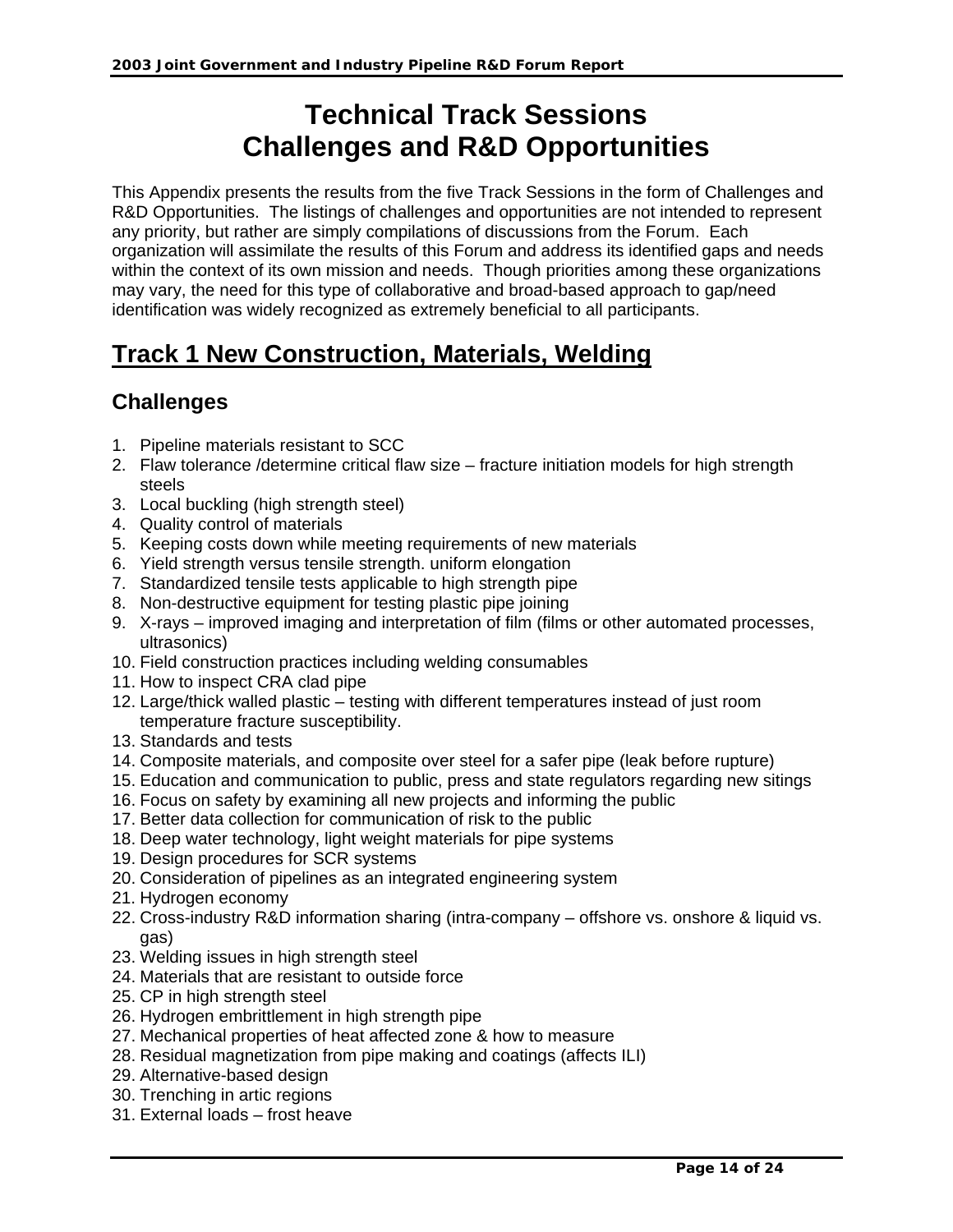- 32. Restoration, one-step pavement, etc
- 33. Alternatives to pressure testing (when water not available or cold, water disposal issues)
- 34. Locating plastic pipe without tracer wire
- 35. Issues of re-grind material in extrusions in plastic pipe
- 36. HDD in permafrost or protected marsh, protected inland areas

### **R&D Opportunities**

- 1. Research in mechanical properties and performance of high strength steels and welds
- 2. Research on high pressure large diameter plastic pipe (joining and non-uniform materials)
- 3. Research on alternative design methodology
- 4. Fraction mechanics of composites (performance, inspection)
- 5. Technology assessment of high strength steel and composites
- 6. Construction and operations of composites (field bending or alternatives, joining, cp, inspection, repair, degradation over time)
- 7. Technology assessment of SCC
- 8. Crack growth model for SCC and remediation
- 9. HTHP service, design, fabrication, testing
- 10. NDT for welds and inspection
- 11. NDT for inspection of plastic pipe fusions
- 12. Evaluation of high productivity welding technologies
- 13. High pressure liners for cross-country (assess off-shore approaches)
- 14. Innovative approaches in pipe joining
- 15. New approaches for cheaper, faster, better construction and fabrication of pipe
- 16. New techniques to lessen costs of wetland crossings and erosion during construction
- 17. New methods of transporting LNG and CNG other than pipelines (off-shore regasification)
- 18. New approaches to communicating risk (communication with public and local officials) proactive vs. reactive
- 19. New approaches to communicating the value and merit of pipeline systems to local and regional officials and public
- 20. Approaches to dealing with encroachment issues
- 21. Cross-industry research regarding materials

# **Track 2 Prevention**

### **Challenges**

- 1. Effective communication between Industry/Government and the public.
- 2. Cost effective depth of cover measurement.
- 3. Understanding of currently available Direct Assessment Tools and what they provide.
- 4. Discrimination between benign and real encroachment threats.
- 5. Cheaper satellite communications for ROW data.
- 6. Avoid duplication of effort & resources
- 7. Need for decision making tools -corrosion growth
- 8. R&D/documentation on coating failure
- 9. Best practices compendium current and emerging technologies to prevent mechanical damage
- 10. Effective methods for monitoring offshore pipelines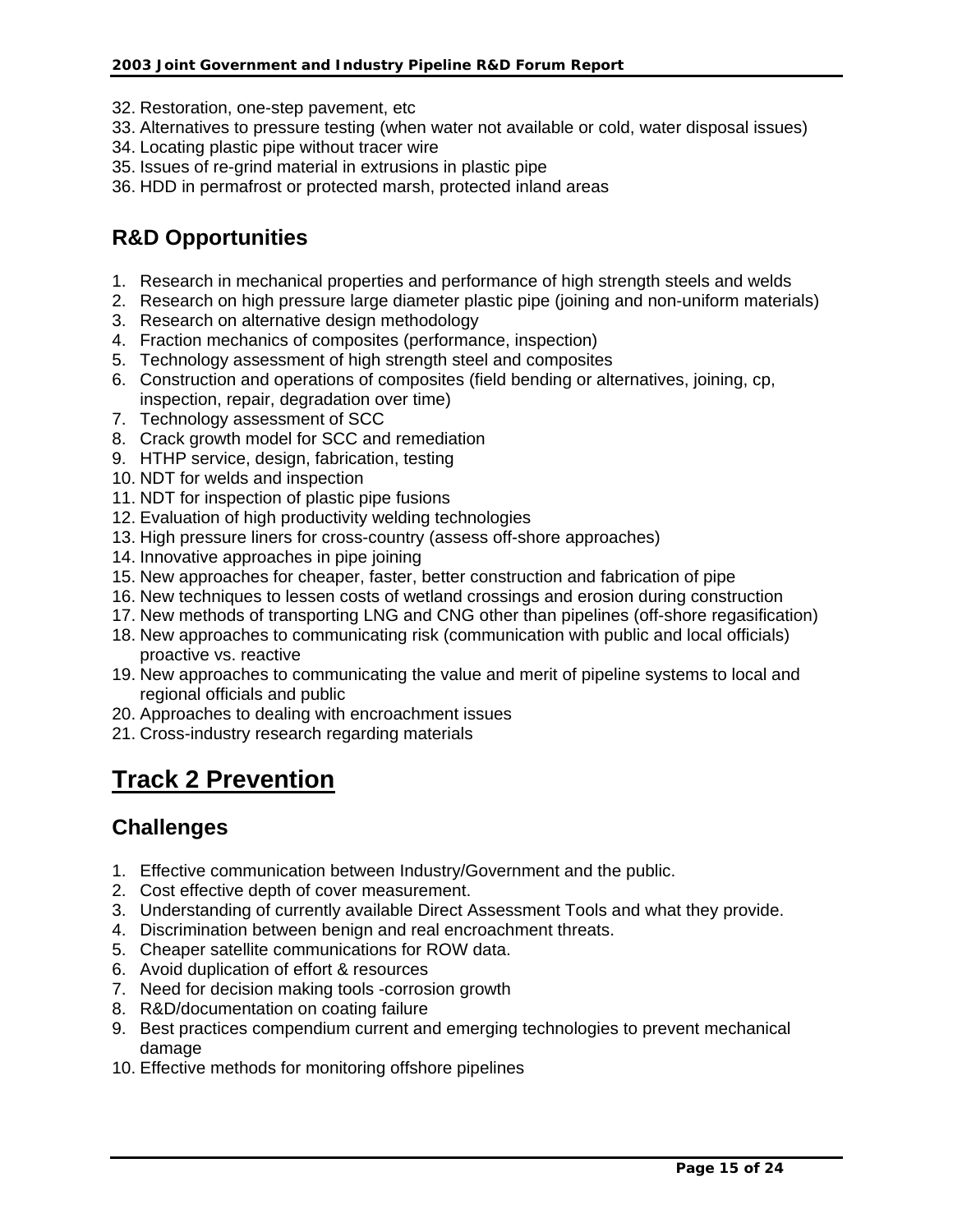# **R&D Opportunities**

- 1. Downsizing of existing depth of cover measurement, GPS and coating quality tools
- 2. Proving of DA tools
- 3. Integrated system for coordinated encroachment efforts to increase threat discrimination
- 4. Improve use of satellites for encroachment detection
- 5. Document what we know about older coatings & failure data
- 6. Develop R&D Partnerships
- 7. Better mapping of geospatial environment (<10ft)
- 8. Preventing dragging anchors across pipelines

# **Track 3 Detection and Assessment**

# **Challenges**

- 1. Develop safe, environmentally responsible, cost-effective and reliable solutions for the design, construction, and operation of energy pipelines.
- 2. Improved techniques for defect analysis and characterization (ILI and NDE)
- 3. Mechanical damage assessment criteria (e.g., for dents, gouges and for wrinkle bends)
- 4. Improved methods of in-situ, non-destructive assessment of pipeline properties, particularly low toughness or other characteristics that influence the selection of appropriate flaw evaluation methods
- 5. Programs to maintain pipeline integrity, influence regulatory requirements associated with safety & integrity and reduce capital costs of new pipelines

# **R&D Opportunities**

- 1. Damage prevention, detection, assessment & notification
- 2. Non-destructive assessment of pipeline properties: knowing material properties
- 3. Integrity practice standards based on science and knowledge
- 4. Detection and assessment of shielded (areas not receiving appropriate cathodic protection) pipe
- 5. Improved characterization of anomalies detected via ILI

# **Track 4 Mitigation & Repair**

### **Challenges**

- 1. Cost efficiency of Mitigation & Repair.
- 2. Decision basis, acceptance criteria.
- 3. Mitigation or repair concerns requiring innovative technology solutions
- 4. Improved mitigation and repair practices
- 5. Techniques to facilitate permitting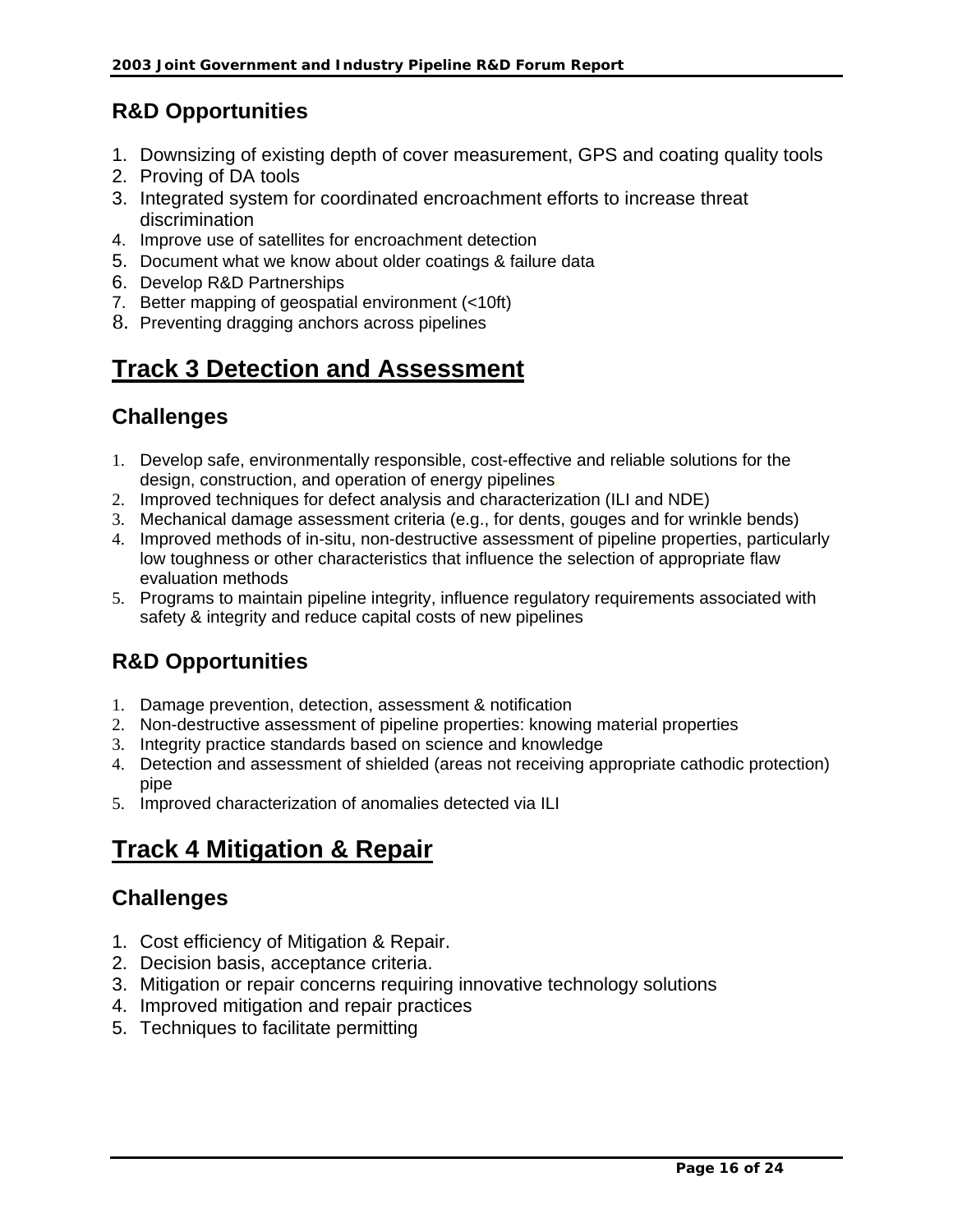# **R&D Opportunities**

- 1. On-line (in-service) repair techniques
- 2. Internal pipeline repair
- 3. CESQ bell hole techniques
- 4. Repair practices for low stress pipe
- 5. Internal repair robots
- 6. Improved recoating techniques
- 7. Repair of small leaks
- 8. Repair of pipeline with numerous defects
- 9. Repair criteria for small diameter pipes or unusual materials
- 10. Engineering basis for reassessment intervals
- 11. Life prediction with SCC
- 12. Repair/remediation of cased crossings
- 13. Solutions to disbanded coatings
- 14. Identification and location of repairs
- 15. Effectiveness of storage tank bottoms
- 16. Degaussing tool
- 17. Improved O&M (noteworthy practices
- 18. Measuring cp effectiveness
- 19. Non disruptive asphalt repair
- 20. SCC mitigation
- 21. Characterization of "appurtenances"
- 22. Repair of acetylene girth welds
- 23. Low disruptive repair for advanced permitting

# **Track 5 Facilities**

### **Challenges**

- 1. Lower Emissions (meeting compliance)
- 2. Quantifying fugitive emissions of CO2, methane
- 3. Increase net energy efficiency at compressor stations
- 4. Energy conservation & efficiency of site in its entirety, including auxiliaries & hydraulic efficiencies
- 5. With increasing cost of gas, need to improve economics (bottom line effect)
- 6. Blow downs, operational leaks (intended/non-intended), loss of gas from wellhead to burner
- 7. System optimization
- 8. Maintain measurement/ other standards
- 9. Development of new metering technology
- 10. Enhanced deliverability from current infrastructure (compression, storage, metering, etc).
- 11. Exploration of new storage options.

### **R&D Opportunities**

- 1. NOX Research that will allow us to get to 15gNOx for engines and 15ppm NOx for turbines over entire range of operations.
- 2. HAPs: Lower formaldehyde 93ppb (turbines), engines 100ppb
- 3. Inexpensive monitoring technologies (industry need).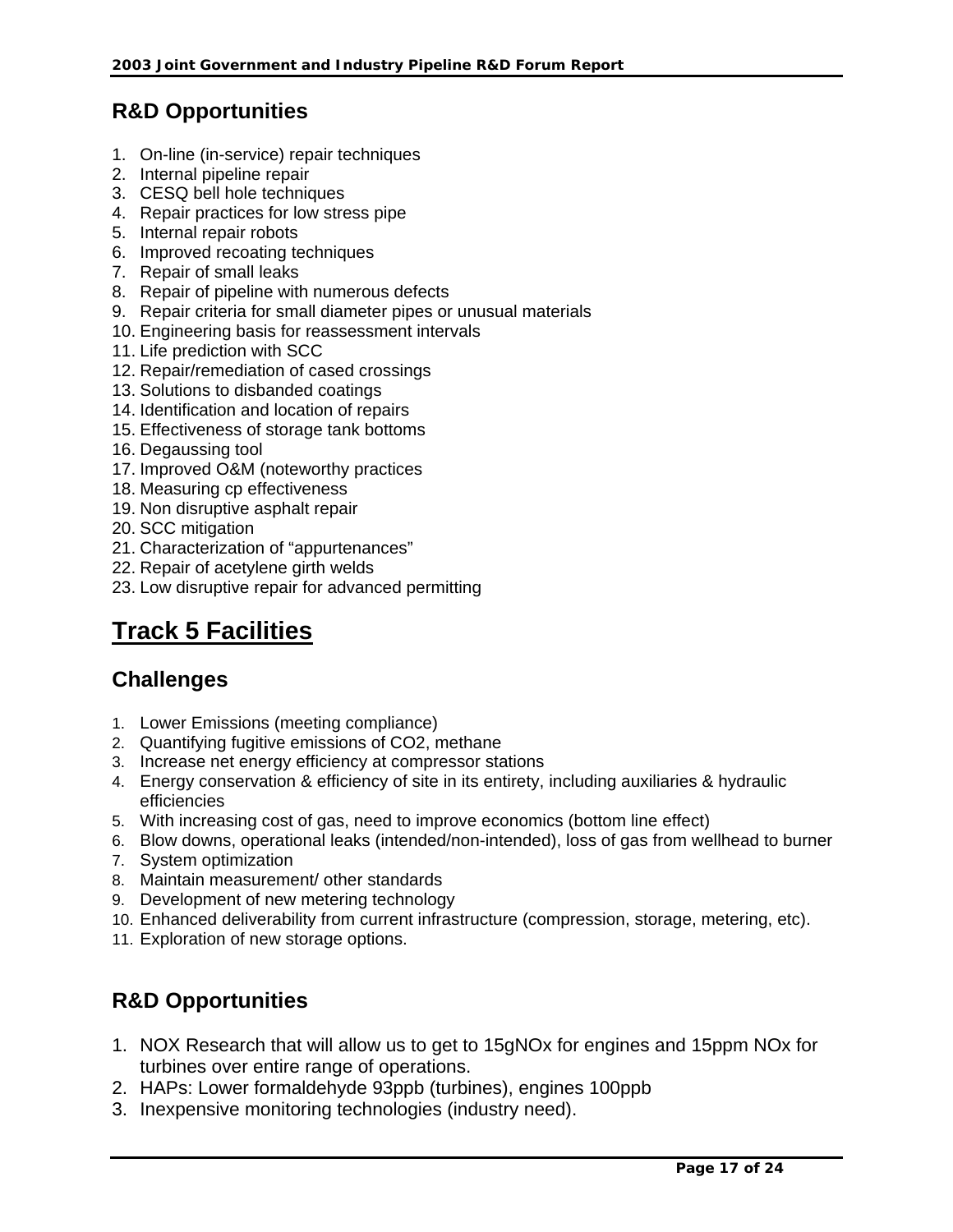- 4. Research that will increase the net energy efficiency at the prime mover, compressor and all of the plumbing
- 5. Tools to accurately identify and quantify fugitive emissions
- 6. Technologies to eliminate fugitive emissions
- 7. Research that will optimize system performance through integration of modeling and sensor technologies.
- 8. Research to evaluate existing and evolving metering technology as basis for new standards or to revise existing standards (industry need).
- 9. Technical justification for international standardization (industry need).
- 10. Continued R&D into ultrasonic, coriolis, and other evolving technologies.
- 11. Complete the development of energy meter and transfer technology (industry need).
- 12. ID ways to measure fluid quality more cost effectively and in real time (industry need).
- 13. Multiphase measurement.
- 14. Opportunity map to define priorities across the board assessment of entire infrastructure (planning groups to work with the R&D groups).
- 15. Continue to support existing programs that improve deliverability through compression, storage and metering efficiencies.
- 16. Innovative market area storage (industry need).
- 17. Efficiencies in LNG development for peak shaving applications (industry need).
- 18. R&D that will reduce the cost of building peak shaving facilities (hydrates, etc).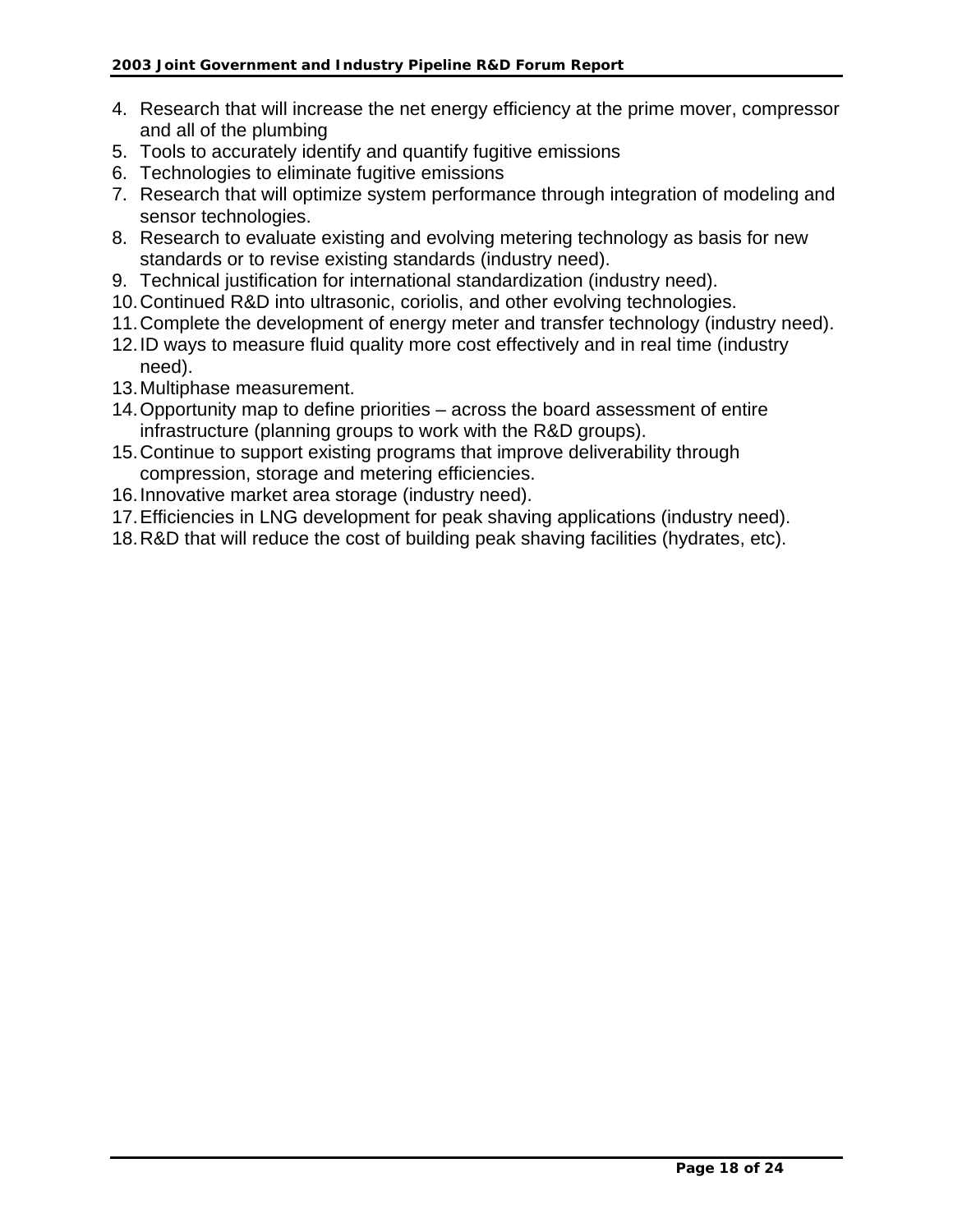# **Forum Participants**

| <b>GOVERNMENT / ASSOCIATIONS</b>        |                         |
|-----------------------------------------|-------------------------|
| <b>American Gas Association</b>         | Traweek, Lori           |
| <b>American Gas Association</b>         | Williams, Ted           |
| <b>American Petroleum Institute</b>     | <b>Matheson, Marty</b>  |
| <b>ASME</b>                             | Dietz, Francis          |
| <b>Association of Oil Pipe Lines</b>    | Cooper, Benjamin S.     |
| <b>DC Public Service Commission</b>     | Nwude, Joseph K.        |
| DOT/RSPA/OPS                            | Vinjamuri, Gopala K.    |
| Dept. of Public Utility Control         | Kelly, Linda            |
| <b>DOE NETL</b>                         | Driscoll, Daniel J.     |
| DOT/RSPA (formerly DOI/MMS)             | Smith, Bob              |
| DOT/RSPA/OPS                            | Freeman-Kelly, Rita     |
| DOT/RSPA/OPS                            | Merritt, James          |
| <b>FERC - Office of Energy Projects</b> | Mosley, Berne L.        |
| <b>FERC-OEP</b>                         | Hoffmann, Rich          |
| <b>GAO</b>                              | Guilliams-Tapia, Judy   |
| <b>Gas Technology Institute</b>         | Ersoy, Daniel           |
| <b>Gas Technology Institute</b>         | Gauthier, Steven W.     |
| <b>Gas Technology Institute</b>         | Huebler, James Emerson  |
| <b>Gas Technology Institute</b>         | <b>Stokes, Robert</b>   |
| <b>Gas Technology Institute</b>         | <b>Teitsma, Albert</b>  |
| Gaz de France                           | Beringuier, Jean-Pierre |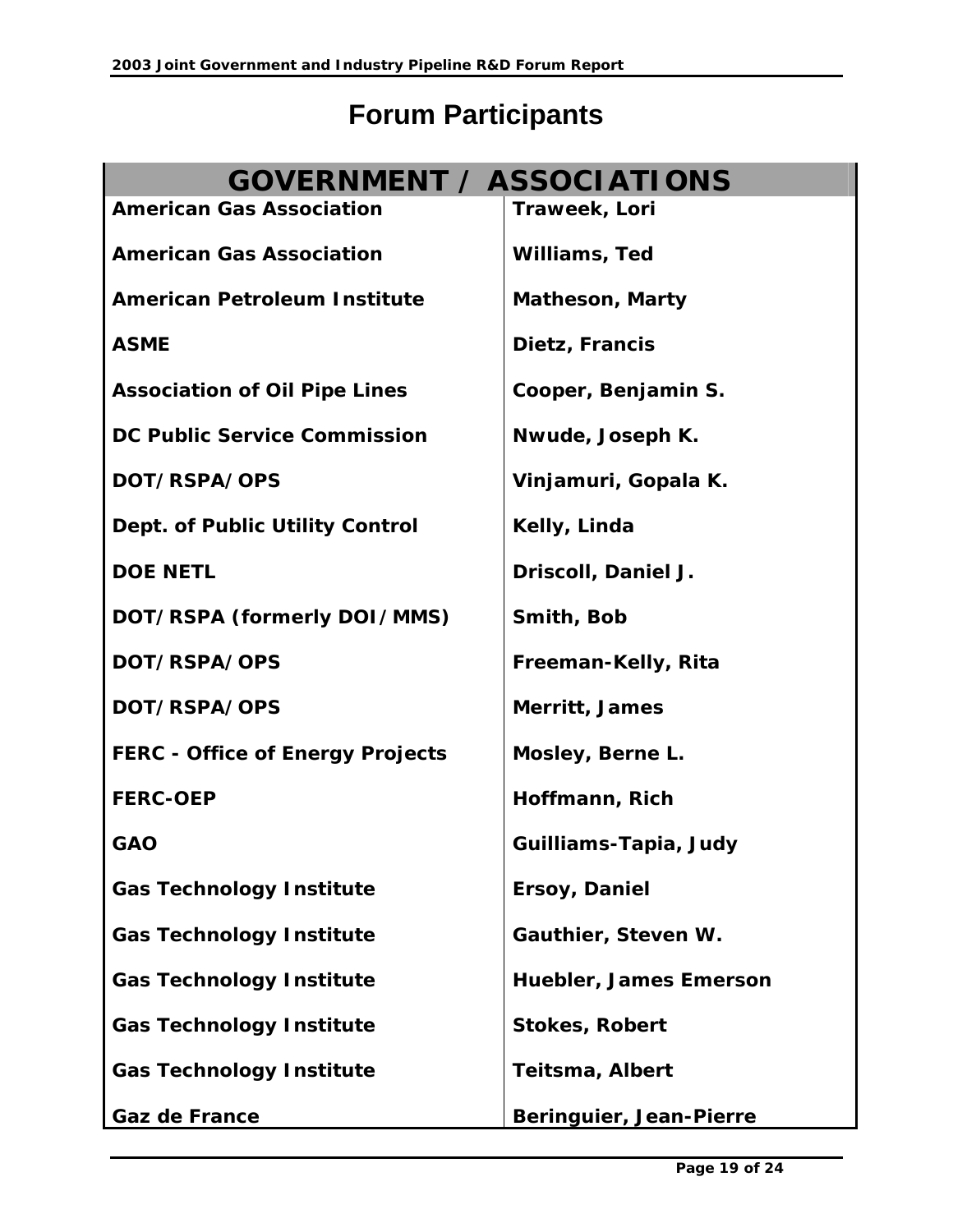| GDF Energy, Gaz de France Group                          | <b>Bocherel, Pascal</b> |
|----------------------------------------------------------|-------------------------|
| <b>GMRC</b>                                              | Short, Marsha           |
| <b>GTI</b>                                               | Irby, Rick              |
| <b>GTI</b>                                               | Willer, Jay             |
| <b>INGAA</b>                                             | Boss, Terry D.          |
| <b>INGAA</b>                                             | <b>Shaffer, Mark S.</b> |
| <b>In-line Inspection Association</b>                    | Brown, Bryce            |
| <b>MI Public Service Commission</b>                      | King, John T.           |
| (IOGCC Representative)<br><b>NACE International</b>      | Johnson, Cliff          |
| <b>NAPSR - California State Fire</b>                     | Tong, Glenn             |
| <b>Marshal's Office</b><br><b>NAPSR-Rhode Island</b>     | Ledversis, Don          |
| <b>National Association of State Fire</b>                | <b>McGarry, Frank</b>   |
| <b>Marshals</b><br><b>National Energy Board - Canada</b> | Jeglic, Franci          |
| <b>National Energy Board of Canada</b>                   | Kopec, Josef Jan        |
| <b>National Transportation Safety</b>                    | Kushner, Alan S.        |
| <b>Board</b><br><b>National Transportation Safety</b>    | Schultheisz, Carl       |
| <b>Board</b><br><b>NIST</b>                              | Foecke, Tim             |
| <b>NIST</b>                                              | Handwerker, Carol       |
| <b>NIST</b>                                              | <b>Ricker, Richard</b>  |
| <b>NIST</b>                                              | <b>Whetstone, James</b> |
| <b>NIST Building and Fire Research</b>                   | Hill, James E.          |
| Laboratory<br><b>Northeast Gas Association</b>           | D'Zurko, Daphne         |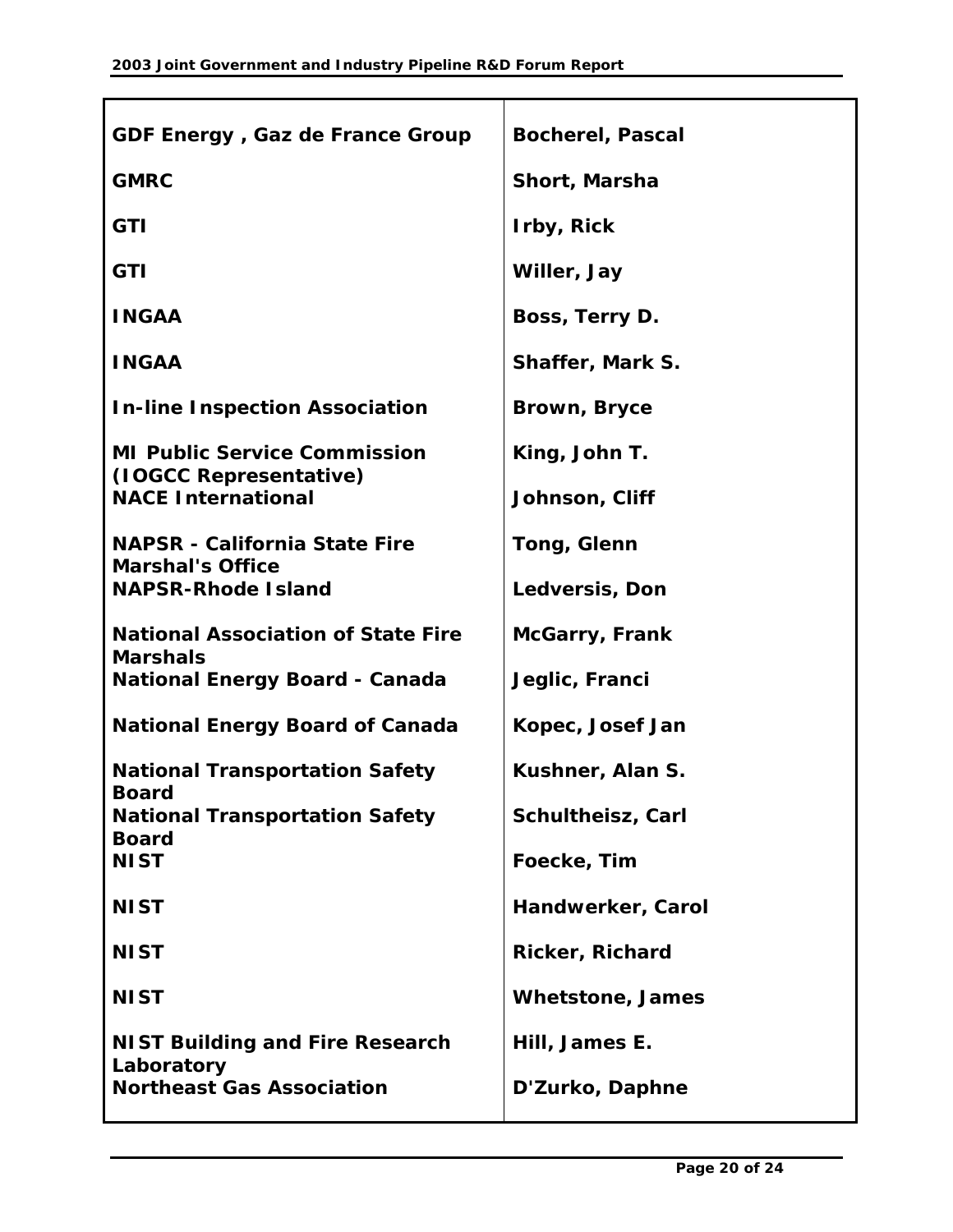| <b>Northeast Gas</b>                                     | <b>Vradis, George</b>    |
|----------------------------------------------------------|--------------------------|
| Association/NYSEARCH                                     |                          |
| <b>OMB</b>                                               | Konove, Elissa K.        |
| <b>OPS</b>                                               | Callsen, Beth            |
| OPS, TSI                                                 | <b>Sanders, Richard</b>  |
| <b>Pipeline Research Council</b><br><b>International</b> | <b>Sperling, Gilbert</b> |
| <b>Pipeline Research Council</b><br><b>International</b> | <b>Whelan, Michael</b>   |
| <b>Pipeline Research Council</b><br>International, Inc.  | Tenley, Jr., George W.   |
| <b>Pipeline Research Council</b><br>International, Inc.  | Untiedt, Mary            |
| <b>PRCI</b>                                              | Johnson, Winston A., II  |
| <b>PRCI</b>                                              | Leewis, Keith            |
| <b>PRCI</b>                                              | Sames, Christina         |
| <b>Public Service Electric &amp; Gas Co.</b>             | Ragula, George           |
| <b>Research and Special Programs</b><br>Administration   | Stieger, Paul            |
| <b>Research Associates</b>                               | Fineberg, Richard A.     |
| <b>RSPA/OPS</b>                                          | Hall, Sam                |
| RTD Quality Services (USA) LP                            | <b>Fingerhut, Martin</b> |
| <b>Southern Gas Association</b>                          | Grubb, Mike              |
| <b>Southwest Research Institute</b>                      | Bass, Robert (Bob) L.    |
| <b>Southwest Research Institute</b>                      | Sridhar, Narasi          |
| <b>TSI Pipeline Safety Division</b>                      | McClinton, O.G.          |
| US Department of Energy/NETL                             | <b>Anderson, Rodney</b>  |
| US DOE, Office of Fossil Energy                          | <b>Guido, DeHoratiis</b> |
| US Senate Committee on Energy &                          | Estes, Deborah           |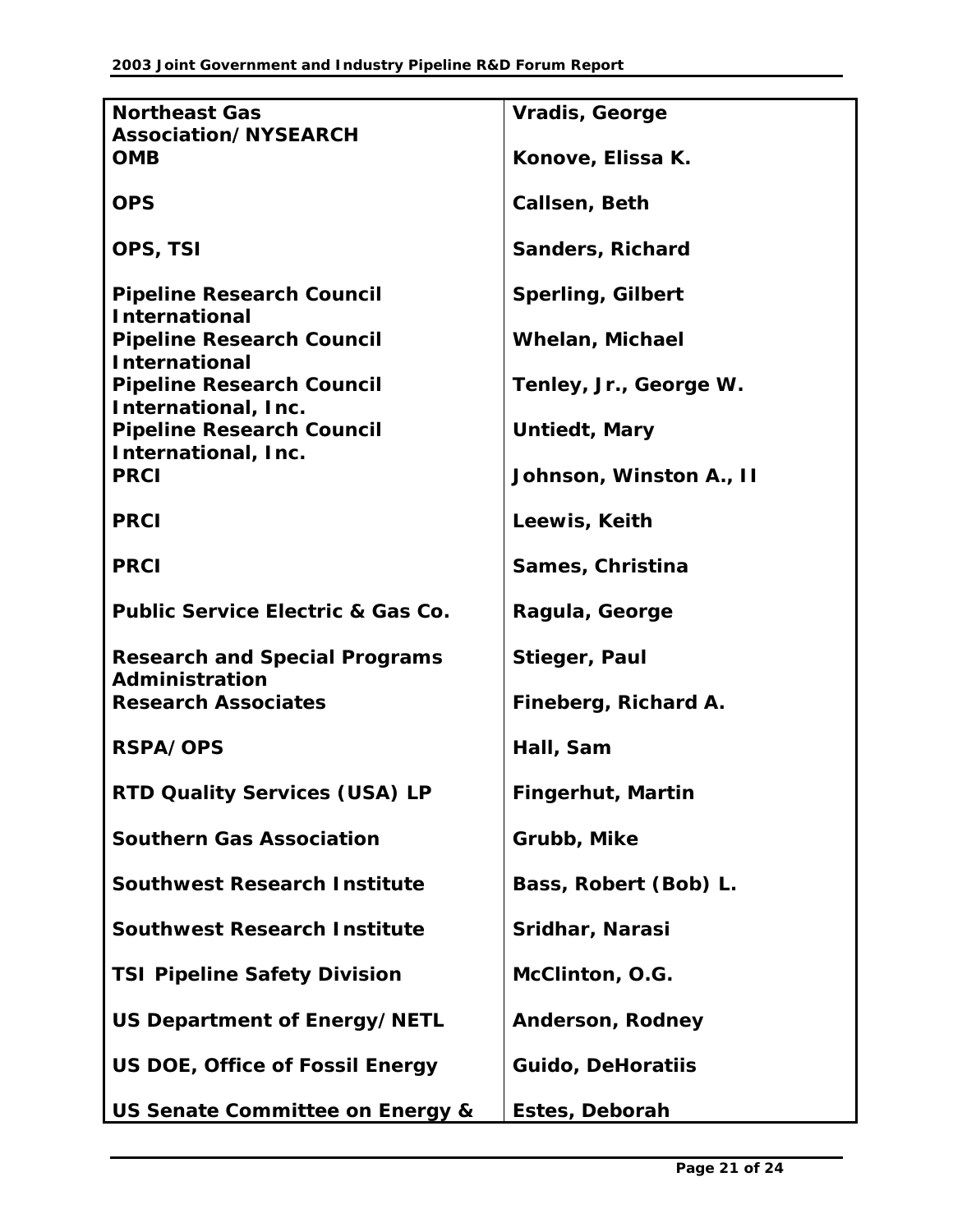| <b>Natural Resources</b>              |                      |
|---------------------------------------|----------------------|
| US. Dept of Energy, Office of Fossil  | Freitas, Christopher |
| Energy                                |                      |
| <b>Western Governors' Association</b> | Brown, Shanna        |
|                                       |                      |
|                                       |                      |

| <b>INDUSTRY</b>                            |                         |  |
|--------------------------------------------|-------------------------|--|
| <b>Advantica</b>                           | Ward, Clive R           |  |
| Avistar, Inc.                              | Rhodes, George W.       |  |
| <b>Battelle Pipeline Technology Center</b> | Colwell, Jeff           |  |
| <b>BJ Pipeline Inspection Services</b>     | Leedham, Robert J       |  |
| <b>Buckeye Pipe Line Company</b>           | <b>Shelton, Larry</b>   |  |
| <b>Buckeye Pipeline Company</b>            | Phelps, John            |  |
| <b>C-CORE</b>                              | Kenny, Shawn            |  |
| <b>Colonial Pipeline Company</b>           | Didas, Jeffrey L.       |  |
| <b>Colonial Pipeline Company</b>           | <b>Stewart, Richard</b> |  |
| <b>Columbia Gas Transmission</b>           | Crusan, Don             |  |
| <b>El Paso Pipeline Group</b>              | Lucido, Jack            |  |
| <b>El Paso Pipeline Group</b>              | Clowney, Sam            |  |
| Southern Natural Gas/ El Paso              | Thomas, Eric            |  |
| <b>Enbridge Pipelines</b>                  | Adams, Richard          |  |
| <b>Enbridge Pipelines</b>                  | Meyer, Art              |  |
| <b>EWI Microalloying</b>                   | Gordon, Robin           |  |
| <b>ExxonMobil Pipeline Company</b>         | Sprick, Dennis          |  |
| <b>GASSCO</b>                              | Herloee, Egil           |  |
| GE Oil & Gas, PII Pipeline Solutions       | Holden, Ernie           |  |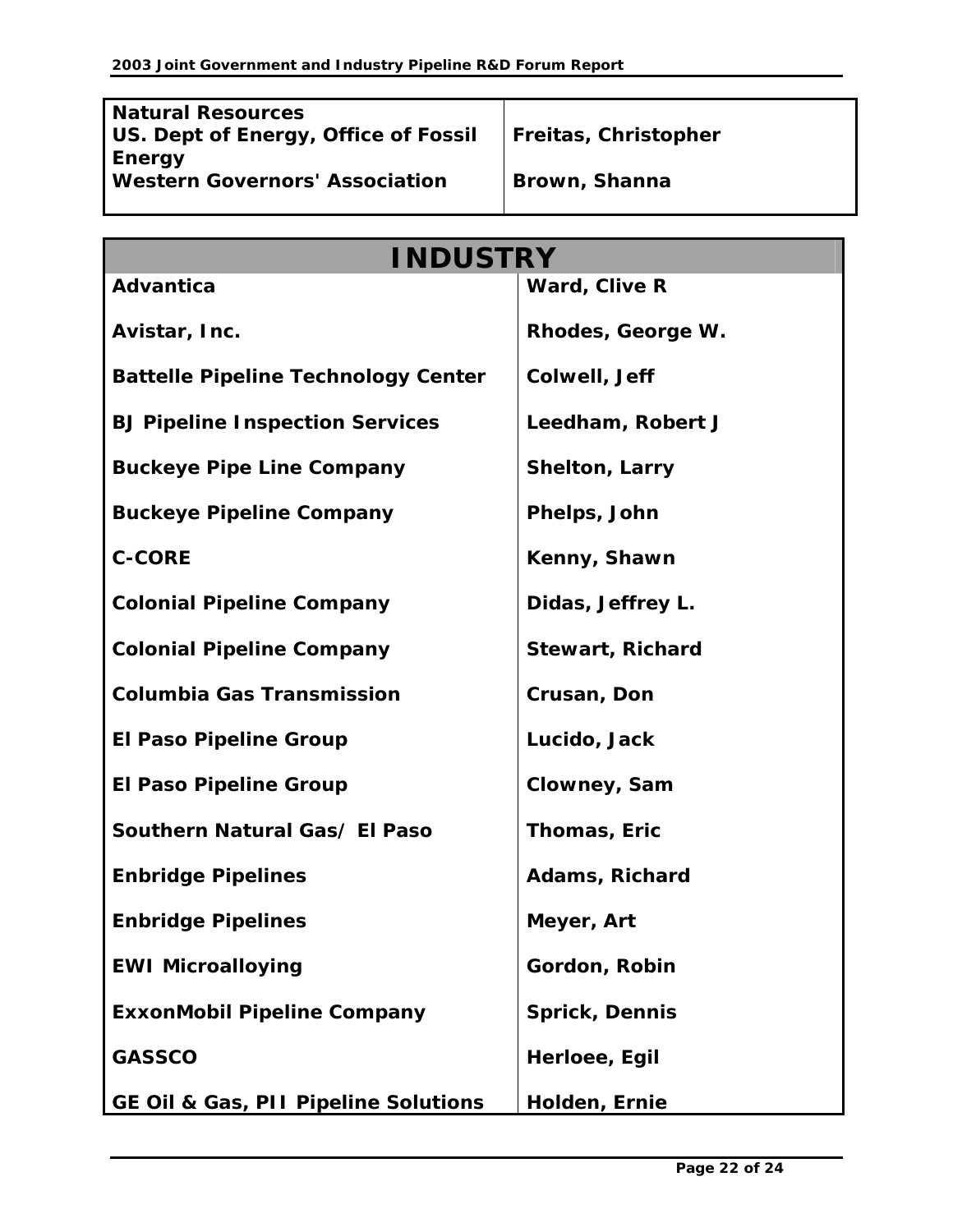| <b>GE Oil &amp; Gas, PII Pipeline Solutions</b> | Llerma, Carlos         |
|-------------------------------------------------|------------------------|
| <b>GE Oil &amp; Gas, PII Pipeline Solutions</b> | Marquez, Mario         |
| <b>GE Oil &amp; Gas, PII Pipeline Solutions</b> | <b>Thetford, Scott</b> |
| <b>GE Oil &amp; Gas, PII Pipeline Solutions</b> | Wiggins, Ian           |
| <b>GE Oil &amp; Gas, PII Pipeline Solutions</b> | <b>Walker, James</b>   |
| <b>Gulf South Pipeline</b>                      | Lytle, David A.        |
| <b>Longview Inspection</b>                      | White, Gary R.         |
| <b>Panhandle Energy</b>                         | Benson, Karen          |
| <b>Panhandle Energy</b>                         | Mohn, Jeryl L.         |
| <b>Panhandle Energy</b>                         | Rau, Jerry F.          |
| <b>Peoples Energy</b>                           | <b>Field, Donald</b>   |
| Petrobras Transporte S.A.                       | Moreira, Lino F. R.    |
| <b>Pipeline Safety Trust</b>                    | Winter, Greg           |
| <b>Pipeline World</b>                           | Tiratsoo, John         |
| <b>Radiodetection</b>                           | Walton, Jim            |
| <b>SMRI/PB Energy Storage Services</b>          | Ratigan, Joe           |
| Inc.<br>Southern California Gas Company         | Amend, Bill            |
| Southern California Gas Company                 | Gailing, Rick          |
| Southern California Gas Company                 | Stewart, Lee M.        |
| <b>Technical Toolboxes Ltd.</b>                 | Kainer, Ed             |
| <b>Technical Toolboxes, Inc.</b>                | Summa, Joseph          |
| <b>Todo Trading Company LLC</b>                 | Freberg, Douglas       |
|                                                 |                        |